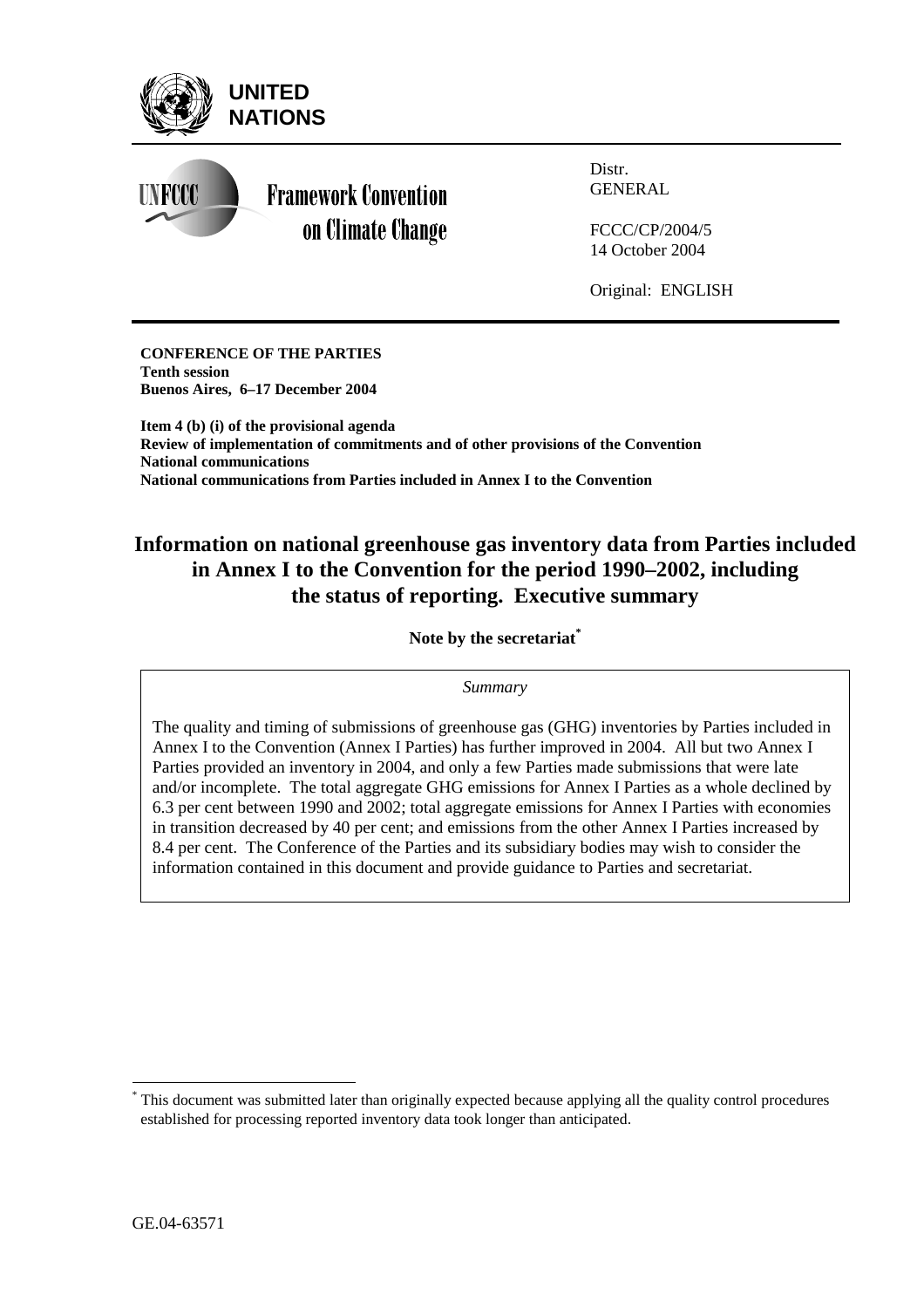## **CONTENTS**

|         |           |                                                                                                                     | Paragraphs     | Page |
|---------|-----------|---------------------------------------------------------------------------------------------------------------------|----------------|------|
|         |           |                                                                                                                     | $1 - 4$        | 3    |
|         | Α.        |                                                                                                                     |                | 3    |
|         | <b>B.</b> |                                                                                                                     | $2 - 3$        | 3    |
|         | C.        | Possible action by the Conference of the Parties and the<br>Subsidiary Body for Scientific and Technological Advice | $\overline{4}$ | 3    |
| П.      |           |                                                                                                                     | $5 - 8$        | 3    |
| Ш.      |           | IMPROVEMENTS IN THE QUALITY OF INVENTORIES                                                                          | $9 - 11$       | 6    |
| IV.     |           |                                                                                                                     | $12 - 13$      | 7    |
| $V_{.}$ |           | <b>OVERVIEW OF EMISSION TRENDS AND SOURCES</b>                                                                      | 14–18          |      |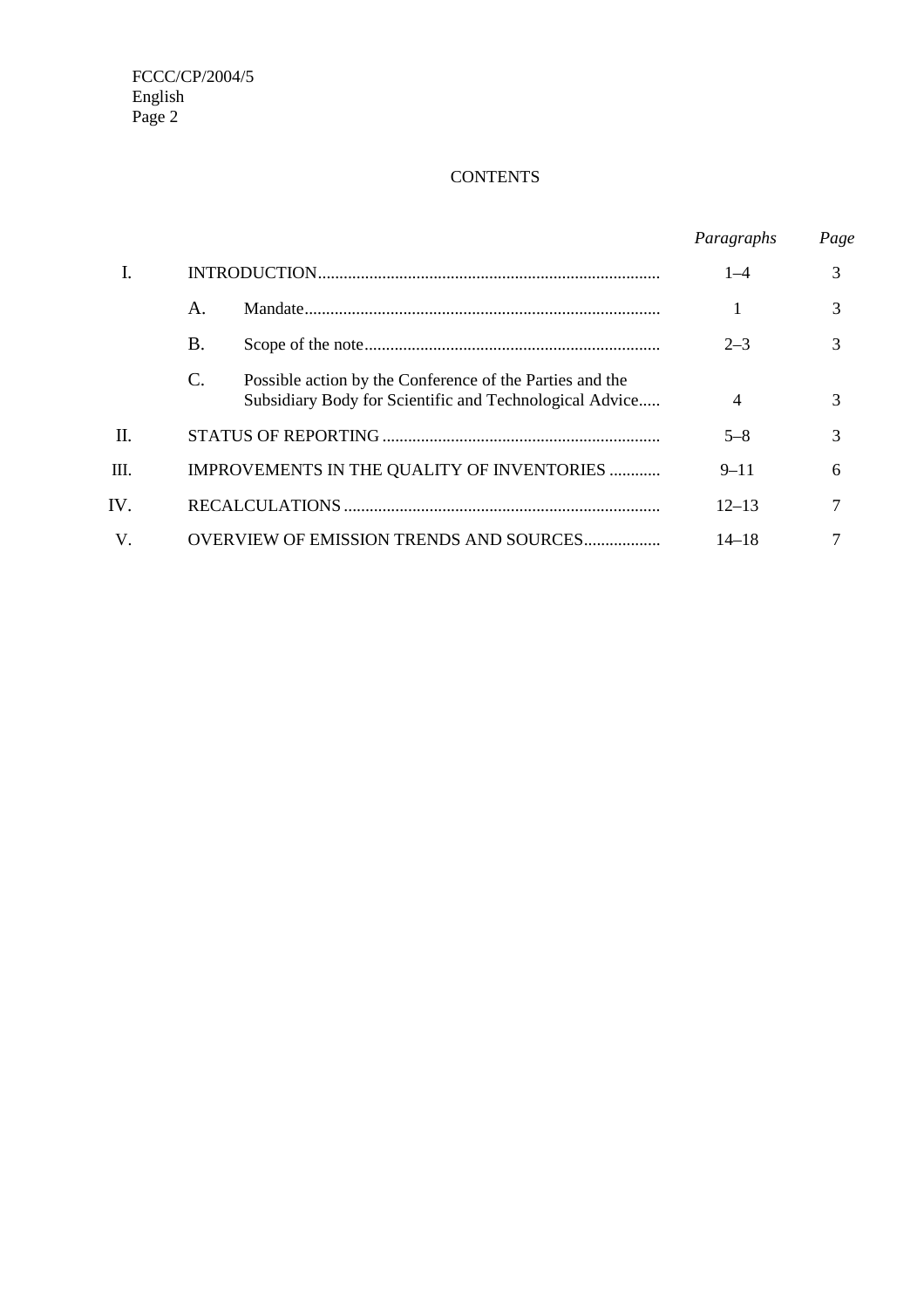## **I. Introduction**

### **A. Mandate**

1. The Conference of the Parties (COP), by its decisions 9/CP.2, 3/CP.5 and 18/CP.8, requested Parties included in Annex I to the Convention (Annex I Parties) to submit national inventory data on emissions from sources and removals by sinks by 15 April of each year. Decision 19/CP.8 requested the secretariat to prepare an annual report on the greenhouse gas (GHG) inventory data submitted by Annex I Parties for consideration by the Subsidiary Body for Scientific and Technological Advice (SBSTA) and the  $COP<sup>1</sup>$ 

## **B. Scope of the note**

2. This note presents the latest available data on GHG emissions and removals from 40 Annex I Parties for the period 1990–2002, including changes in estimates from previous submissions.<sup>2</sup> The document also shows the status of reporting of annual GHG emission inventories, highlighting the timeliness of reporting and completeness of the data reported.

3. The information in chapter II on the status of reporting is based on reports received by the time this document was finished (6 October 2004). Because of the complexity of importing data, consistency checking, consulting with Parties and re-importing data, and the need to ensure the quality of the information provided to the COP,<sup>3</sup> only the data received by 30 June 2004 could be included in chapters IV and V. For analytical purposes, where data are not available, the secretariat has carried forward the latest reported data. The trends identified in chapter V should thus be considered preliminary.

## **C. Possible action by the Conference of the Parties and the Subsidiary Body for Scientific and Technological Advice**

4. The COP and SBSTA may wish to take note of the information contained in this document and provide guidance to the Parties and secretariat, as appropriate.

## **II. Status of reporting**

5. The UNFCCC reporting guidelines on annual inventories require Annex I Parties to submit a national inventory report (NIR) and the tables of the common reporting format (CRF), covering data from the base year to two years before the year of submission.<sup>4</sup> As table 1 shows, 38 Annex I Parties submitted an annual inventory submission in 2004, including an NIR by 36 of them. Only two Parties (Liechtenstein and the Russian Federation) had not reported national GHG inventories in 2004 by the time this document was prepared. Twenty-six reporting Parties provided their submission by the due date of 15 April, and 26 reported complete CRF tables for all years.

 $\overline{a}$ 

 $1$  For the full text of the "Guidelines for the technical review of greenhouse gas inventories from Parties included in Annex I to the Convention", adopted by decision 19/CP.8, see document FCCC/CP/2002/8.

 $2^{2}$  More detailed data, complementing this document, will be published on the secretariat web site (FCCC/WEB/2004/3) before COP 10.

 $3$  The latest inventory data from the European Community, Japan (version 2), Norway (version 3), Poland (version 1) and Slovakia (version 3) are not included in the tables and figures of chapters IV and V because they were received after 30 June 2004.

<sup>&</sup>lt;sup>4</sup> For the full text of the "Guidelines for the preparation of national communications by Parties included in Annex I to the Convention, Part I: UNFCCC reporting guidelines on annual inventories", including the tables of the CRF, see document FCCC/CP/2002/8.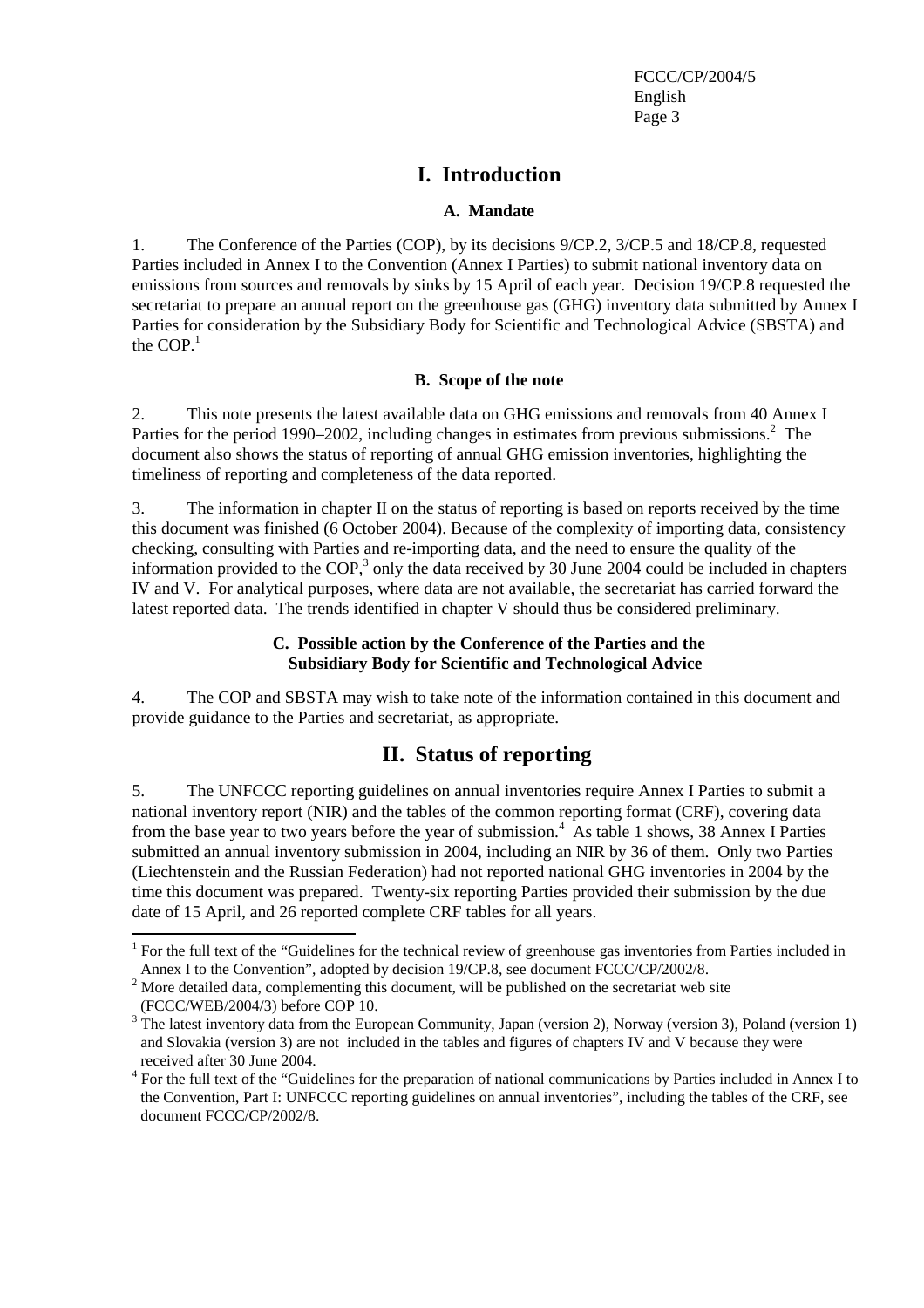6. In processing the annual inventory submissions, the secretariat performed data consistency checks on the information contained in the CRF tables and reported possible inconsistencies to the respective Parties within the time period stipulated in decision 19/CP.8. As a result, 23 Parties submitted a revised version of their inventory, correcting data inconsistencies.

| Table 1. Timing and completeness of 2004 greenhouse gas inventory submissions |
|-------------------------------------------------------------------------------|
| from Annex I Parties                                                          |
|                                                                               |

| Party                                                   | <b>Date</b> <sup>a</sup> | $\mathbf{Submission}^\mathbf{b}$ | Years <sup>c</sup>    | <b>NIR</b>   |
|---------------------------------------------------------|--------------------------|----------------------------------|-----------------------|--------------|
| Australia                                               | 15 April                 | <b>CRF</b>                       | 1990-2002             |              |
| Austria                                                 | 15 April                 | <b>CRF</b>                       | 1990-2002             | ✓            |
| <b>Belarus</b>                                          | 31 March                 | <b>CRF</b>                       | 2002                  | ✓            |
| Belgium                                                 | 15 April                 | <b>CRF</b>                       | 1990-2002             | ✓            |
| Bulgaria                                                | 25 May                   | <b>CRF</b>                       | 2002                  | ✓            |
| Canada                                                  | 15 April                 | <b>CRF</b>                       | 1990-2002             | ✓            |
| Croatia                                                 | 15 April                 | <b>CRF</b>                       | 1990-2002             | ✓            |
| Czech Republic                                          | 14 April                 | <b>CRF</b>                       | 1992, 2002            | ✓            |
| Denmark                                                 | 15 April                 | <b>CRF</b>                       | 1990-2002             | ✓            |
| Estonia                                                 | 15 April                 | <b>CRF</b>                       | 2002                  | ✓            |
| <b>European Community</b>                               | 7 May                    | <b>CRF</b>                       | 1990-2002             | ✓            |
| Finland                                                 | 1 April                  | <b>CRF</b>                       | 1990-2002             | ✓            |
| France                                                  | 26 March                 | <b>CRF</b>                       | 1990-2002             | ✓            |
| Germany                                                 | 30 April                 | <b>CRF</b>                       | 1990–2002             | ✓            |
| Greece                                                  | 7 April                  | <b>CRF</b>                       | 1990-2002             | ✓            |
| Hungary                                                 | 13 May                   | <b>CRF</b>                       | 2002                  | ✓            |
| Iceland                                                 | 25 June                  | <b>CRF</b>                       | 1990-2002             | ✓            |
| Ireland                                                 | 26 April                 | <b>CRF</b>                       | 1990-2002             | ✓            |
| Italy                                                   | 15 April                 | <b>CRF</b>                       | 1990-2002             | ✓            |
| Japan                                                   | 24 May                   | <b>CRF</b>                       | 1990-2002             | ✓            |
| Latvia                                                  | 15 April                 | <b>CRF</b>                       | 1990-2002             | ✓            |
| Liechtenstein                                           |                          |                                  |                       |              |
| Lithuania                                               | 14 April                 | <b>CRF</b>                       | 1990, 1998, 2001-2002 | $\checkmark$ |
| Luxembourg                                              | 28 May                   | <b>CRF</b>                       | 1998, 2000, 2002      |              |
| Monaco                                                  | 23 April                 | <b>CRF</b>                       | 2002                  | ✓            |
| Netherlands                                             | 1 April                  | <b>CRF</b>                       | 1990-2002             | ✓            |
| New Zealand                                             | 15 April                 | <b>CRF</b>                       | 1990-2002             | ✓            |
| Norway                                                  | 15 April                 | <b>CRF</b>                       | 1990, 1998-2002       | ✓            |
| Poland                                                  | 6 October                | <b>CRF</b>                       | 2002                  |              |
| Portugal                                                | 14 April                 | <b>CRF</b>                       | 1990-2002             | $\checkmark$ |
| Romania                                                 | 14 May                   | <b>CRF</b>                       | 1989, 1990-2002       | ✓            |
| <b>Russian Federation</b>                               |                          | $\overline{\phantom{0}}$         |                       |              |
| Slovakia                                                | 14 April                 | <b>CRF</b>                       | 2001-2002             | $\checkmark$ |
| Slovenia                                                | 15 April                 | <b>CRF</b>                       | 1986, 1990-2002       | ✓            |
| Spain                                                   | 15 April                 | <b>CRF</b>                       | 1990-2002             | ✓            |
| Sweden                                                  | 16 April                 | <b>CRF</b>                       | 1990-2002             | ✓            |
| Switzerland                                             | 14 April                 | <b>CRF</b>                       | 1990-2002             | ✓            |
| Ukraine                                                 | 20 February              | <b>CRF</b>                       | 2001-2002             |              |
| United Kingdom of Great Britain and<br>Northern Ireland | 15 April                 | <b>CRF</b>                       | 1990-2002             |              |
| United States of America                                | 12 April                 | <b>CRF</b>                       | 1990-2002             | ✓            |

<sup>a</sup> The annual submission due date is 15 April. Some submissions received by the date indicated in this column included only the CRF, because in some cases the NIR was submitted later.

b CRF indicates that for each year reported by the Party most of the CRF tables were provided. For more details on the provision of specific CRF tables and the completeness of submissions refer to the status reports of 2004 submissions available on the secretariat web site at  $\langle \frac{\text{http://unfcc.in/national}pports/annex}{\text{pt}} \rangle$  inventories/inventory\_review\_reports/items/2994.php>.

<sup>c</sup> Indicates years for which CRF tables were submitted. Of the Parties that did not report CRF tables for all years, the following provided information for all years since the base year in the trend tables: Belarus, Bulgaria, Estonia, Hungary, Monaco, Norway, Poland and Slovakia. The Czech Republic provided such information except for 1991, 1993 and 1995.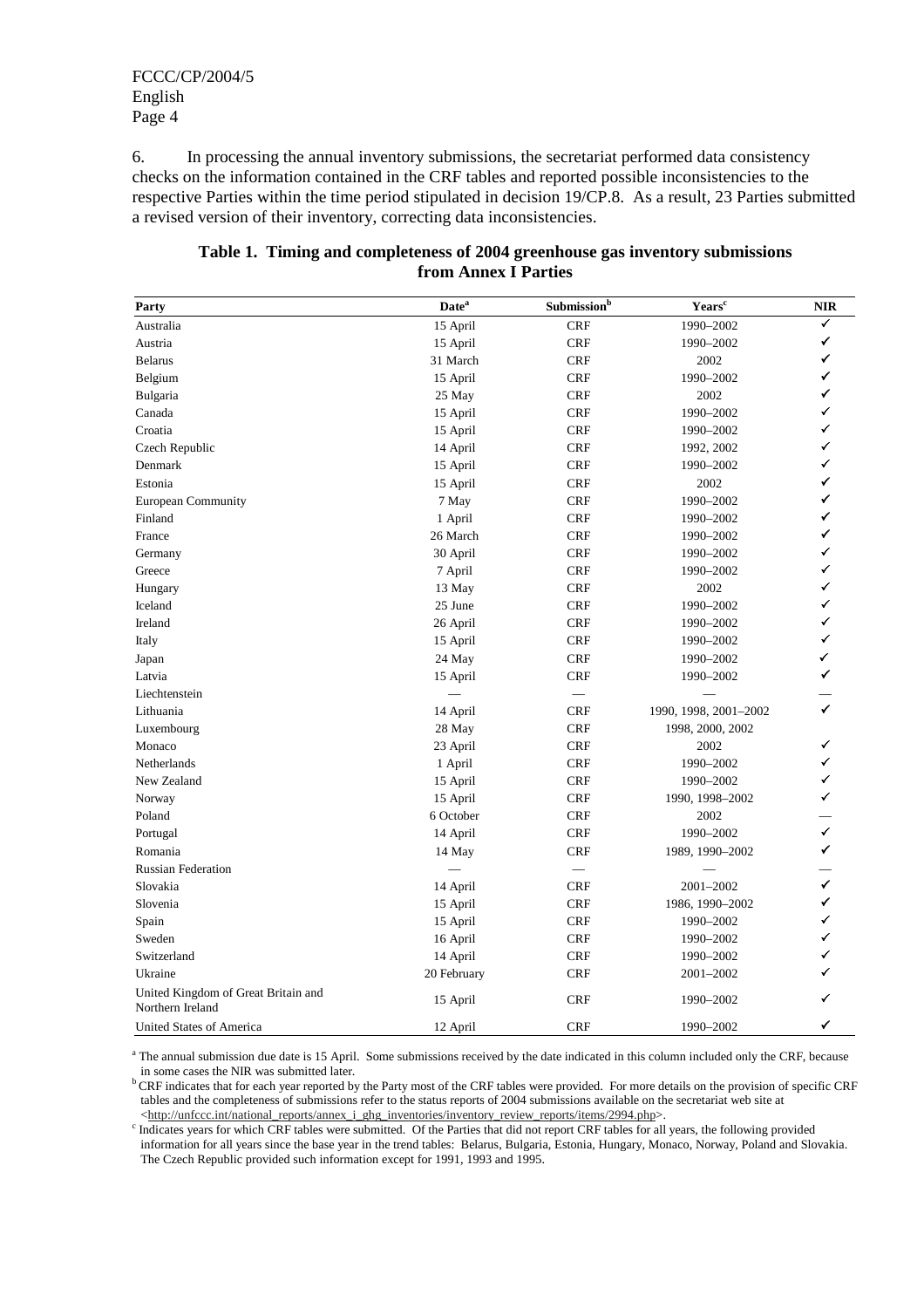|                                            |              | 2000         |              | 2001         |              | 2002         | 2003         |              | 2004         |              |
|--------------------------------------------|--------------|--------------|--------------|--------------|--------------|--------------|--------------|--------------|--------------|--------------|
| Party                                      | <b>CRF</b>   | <b>NIR</b>   | <b>CRF</b>   | <b>NIR</b>   | <b>CRF</b>   | <b>NIR</b>   | <b>CRF</b>   | <b>NIR</b>   | <b>CRF</b>   | <b>NIR</b>   |
| Australia                                  | $\checkmark$ | $\checkmark$ | ✓            | $\checkmark$ | $\checkmark$ | $\checkmark$ | $\checkmark$ | $\checkmark$ | ✓            | ✓            |
| Austria                                    | $\checkmark$ | $\checkmark$ | ✓            | $\checkmark$ | $\checkmark$ | $\checkmark$ | ✓            | $\checkmark$ | ✓            | ✓            |
| <b>Belarus</b>                             |              |              |              |              | $\checkmark$ | $\checkmark$ | $\checkmark$ | $\checkmark$ | ✓            | ✓            |
| Belgium                                    | ✓            |              | $\checkmark$ |              | ✓            | $\checkmark$ | $\checkmark$ | $\checkmark$ | ✓            | $\checkmark$ |
| Bulgaria                                   | ✓            |              | $\checkmark$ | $\checkmark$ |              |              | $\checkmark$ | $\checkmark$ | $\checkmark$ | $\checkmark$ |
| Canada                                     | ✓            | ✓            | $\checkmark$ | $\checkmark$ | $\checkmark$ | $\checkmark$ | $\checkmark$ | $\checkmark$ | ✓            | $\checkmark$ |
| Croatia                                    |              |              |              |              |              |              | $\checkmark$ | $\checkmark$ | ✓            | $\checkmark$ |
| Czech Republic                             | ✓            |              | ✓            |              | ✓            | $\checkmark$ | ✓            | $\checkmark$ | ✓            | $\checkmark$ |
| Denmark                                    | $\mathbf c$  | ✓            | ✓            | $\checkmark$ | ✓            | $\checkmark$ | ✓            | $\checkmark$ | ✓            | ✓            |
| Estonia                                    | $\mathbf c$  |              | $\checkmark$ |              | ✓            |              | ✓            |              | ✓            | $\checkmark$ |
| European Community                         | ✓            | ✓            | $\mathbf c$  | $\checkmark$ | ✓            | $\checkmark$ | ✓            | $\checkmark$ | $\checkmark$ | ✓            |
| Finland                                    | ✓            | ✓            | ✓            | $\checkmark$ | ✓            | $\checkmark$ | ✓            | $\checkmark$ | ✓            | $\checkmark$ |
| France                                     | $\mathbf c$  | $\checkmark$ | ✓            | $\checkmark$ | ✓            | $\checkmark$ | ✓            | $\checkmark$ | ✓            | $\checkmark$ |
| Germany                                    | $\mathbf c$  | $\checkmark$ | $\checkmark$ |              | $\mathbf c$  |              | $\checkmark$ | $\checkmark$ | $\checkmark$ | $\checkmark$ |
| Greece                                     | $\checkmark$ | $\checkmark$ | $\checkmark$ | $\checkmark$ | $\checkmark$ | $\checkmark$ | ✓            |              | ✓            | $\checkmark$ |
| Hungary                                    | ✓            |              | $\checkmark$ |              | $\checkmark$ | $\checkmark$ | $\checkmark$ | $\checkmark$ | $\checkmark$ | $\checkmark$ |
| Iceland                                    | $\mathbf c$  |              | $\checkmark$ |              | $\checkmark$ |              | $\checkmark$ |              | $\checkmark$ | $\checkmark$ |
| Ireland                                    | ✓            |              | $\checkmark$ |              | $\checkmark$ | $\checkmark$ | ✓            | $\checkmark$ | $\checkmark$ | $\checkmark$ |
| Italy                                      | ✓            |              | $\checkmark$ |              | ✓            |              | ✓            | $\checkmark$ | ✓            | $\checkmark$ |
| Japan                                      | ✓            |              | $\checkmark$ |              | ✓            |              | $\checkmark$ | $\checkmark$ | $\checkmark$ | $\checkmark$ |
| Latvia                                     | ✓            |              | ✓            | ✓            | $\checkmark$ | $\checkmark$ | ✓            | $\checkmark$ | ✓            | $\checkmark$ |
| Liechtenstein                              |              |              |              |              |              |              |              |              |              |              |
| Lithuania                                  | ✓            |              |              |              |              |              |              |              | $\checkmark$ | ✓            |
| Luxembourg                                 |              |              | $\checkmark$ |              | $\checkmark$ |              | $\checkmark$ |              | ✓            |              |
| Monaco                                     | $\mathbf c$  |              | $\mathbf c$  |              | $\mathbf c$  | $\checkmark$ | $\checkmark$ |              | $\checkmark$ | ✓            |
| Netherlands                                | ✓            | $\checkmark$ | $\checkmark$ | $\checkmark$ | ✓            | $\checkmark$ | ✓            | $\checkmark$ | ✓            | $\checkmark$ |
| New Zealand                                | ✓            | ✓            | ✓            | $\checkmark$ | ✓            | ✓            | ✓            | $\checkmark$ | ✓            | ✓            |
| Norway                                     | ✓            | $\checkmark$ | ✓            | $\checkmark$ | ✓            | ✓            | $\checkmark$ | $\checkmark$ | ✓            | $\checkmark$ |
| Poland                                     | $\mathbf c$  |              | $\mathbf c$  |              | ✓            |              | ✓            | $\checkmark$ | $\checkmark$ |              |
| Portugal                                   | $\mathbf c$  | $\checkmark$ | ✓            |              | ✓            |              | ✓            | $\checkmark$ | ✓            | $\checkmark$ |
| Romania                                    |              |              |              |              | $\checkmark$ | $\checkmark$ | ✓            | $\checkmark$ | $\checkmark$ | ✓            |
| <b>Russian Federation</b>                  | $\mathbf c$  |              |              |              | $\mathbf c$  |              |              |              |              |              |
| Slovakia                                   | ✓            |              | $\checkmark$ | $\checkmark$ | $\checkmark$ |              | $\checkmark$ | $\checkmark$ | ✓            | $\checkmark$ |
| Slovenia                                   |              |              |              |              |              |              | $\mathbf c$  | $\checkmark$ | ✓            | $\checkmark$ |
| Spain                                      | ✓            |              |              | ✓            | ✓            | $\checkmark$ | ✓            | $\checkmark$ | ✓            | $\checkmark$ |
| Sweden                                     | ✓            |              | ✓            | $\checkmark$ | ✓            | $\checkmark$ | ✓            | $\checkmark$ | $\checkmark$ | $\checkmark$ |
| Switzerland                                | ✓            |              | $\checkmark$ |              | ✓            |              | ✓            |              | $\checkmark$ | $\checkmark$ |
| Ukraine                                    |              |              |              |              |              |              |              |              | ✓            | $\checkmark$ |
| United Kingdom                             | ✓            | $\checkmark$ | $\checkmark$ | $\checkmark$ | ✓            | $\checkmark$ | $\checkmark$ | $\checkmark$ | ✓            | ✓            |
| <b>United States</b>                       | ✓            | $\checkmark$ | ✓            | $\checkmark$ | ✓            | $\checkmark$ | ✓            | $\checkmark$ | ✓            | $\checkmark$ |
| Total number of<br>CRFs and NIRs submitted | 24           | 15           | 29           | 18           | 31           | 23           | 35           | 30           | 38           | 36           |

### **Table 2. Reporting of greenhouse gas inventory information from Annex I Parties pursuant to decision 3/CP.5<sup>a</sup> since its adoption<sup>b</sup>**

<sup>a</sup> With decision 3/CP.5 were adopted the "Guidelines for the preparation of national communications by Parties included in Annex I to the Convention, Part I: UNFCCC reporting guidelines on annual inventories" which call for annual GHG inventory submissions to include an NIR and a CRF.

b Grey shading in cells indicates submissions received on or before the deadline.

c Tables with annual inventory information submitted using formats other than the CRF.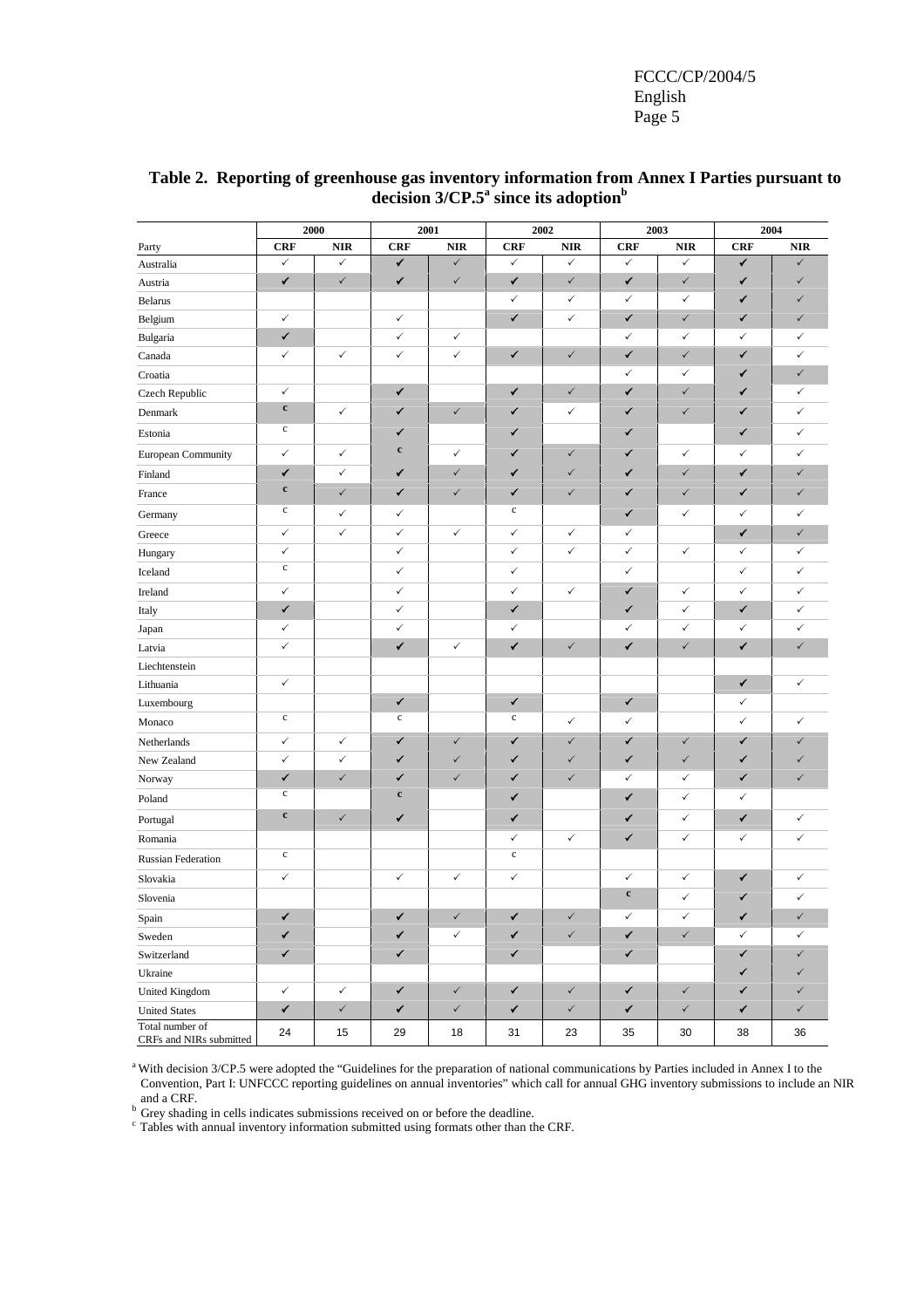7. The information provided in tables 1 and 2 and in figure 1 demonstrates a steady and substantial increase since the beginning of the implementation of decision 3/CP.5 in 2000 in the number of annual inventory submissions reported in accordance with the UNFCCC reporting guidelines on annual inventories (Parties submitting a CRF rose from 24 in 2000 to 38 in 2004 and submitting an NIR from 15 to 36), adherence to deadlines (from 12 to 26 Parties meeting the deadline) and completeness in reporting (from 19 to 34 Parties which have provided inventory information for all years of the time series) . The number of Parties which have not provided base year estimates in their annual GHG inventory submission decreased from 19 to 4 (Liechtenstein, Luxembourg, Ukraine and the Russian Federation).

8. Some Parties still have some problems in reporting annual inventories in accordance with the guidelines. Only two Parties (Liechtenstein and the Russian Federation) have not submitted annual GHG inventories pursuant to decision 3/CP.5 since 2000. Of the 38 Parties that submitted inventories in 2004 three (Iceland, Luxembourg and Poland) submitted their CRF more than six weeks late and 11 (Estonia, European Community, Hungary, Iceland, Italy, Japan, Lithuania, Monaco, Portugal, Slovakia and Slovenia) were equally late in submitting their NIR. In addition, two reporting Parties (Luxembourg and Poland) had not submitted the NIR by the time this document was prepared. Some reporting Parties have not provided any information for some years of the time series (Czech Republic, Lithuania, Luxembourg and Ukraine).

**Figure 1. Receipt of greenhouse gas inventory submissions from Annex I Parties, 1998**–**2004** 



# **III. Improvements in the quality of inventories**

9. Since the initiation of the annual technical review process in 2001, there have been substantial improvements in the quality of the inventories submitted by Annex I Parties. These improvements can be seen in the increased completeness of submitted inventories, in terms of explanations supporting the estimates and in terms of the numbers of estimated inventory years, and in the large number of identified inventory problems in the review reports of each Party that have been solved since year  $2001<sup>5</sup>$ .

 $\overline{a}$ <sup>5</sup> Individual review reports of annual GHG inventories submitted by Annex I Parties since 2000 can be found on the secretariat web site at

 $\langle \frac{\text{http://unfcc.in/national\_ reports/annex}_1\_\text{ghg\_inventories/inventory\_review\_ reports/items/2767.php.}}$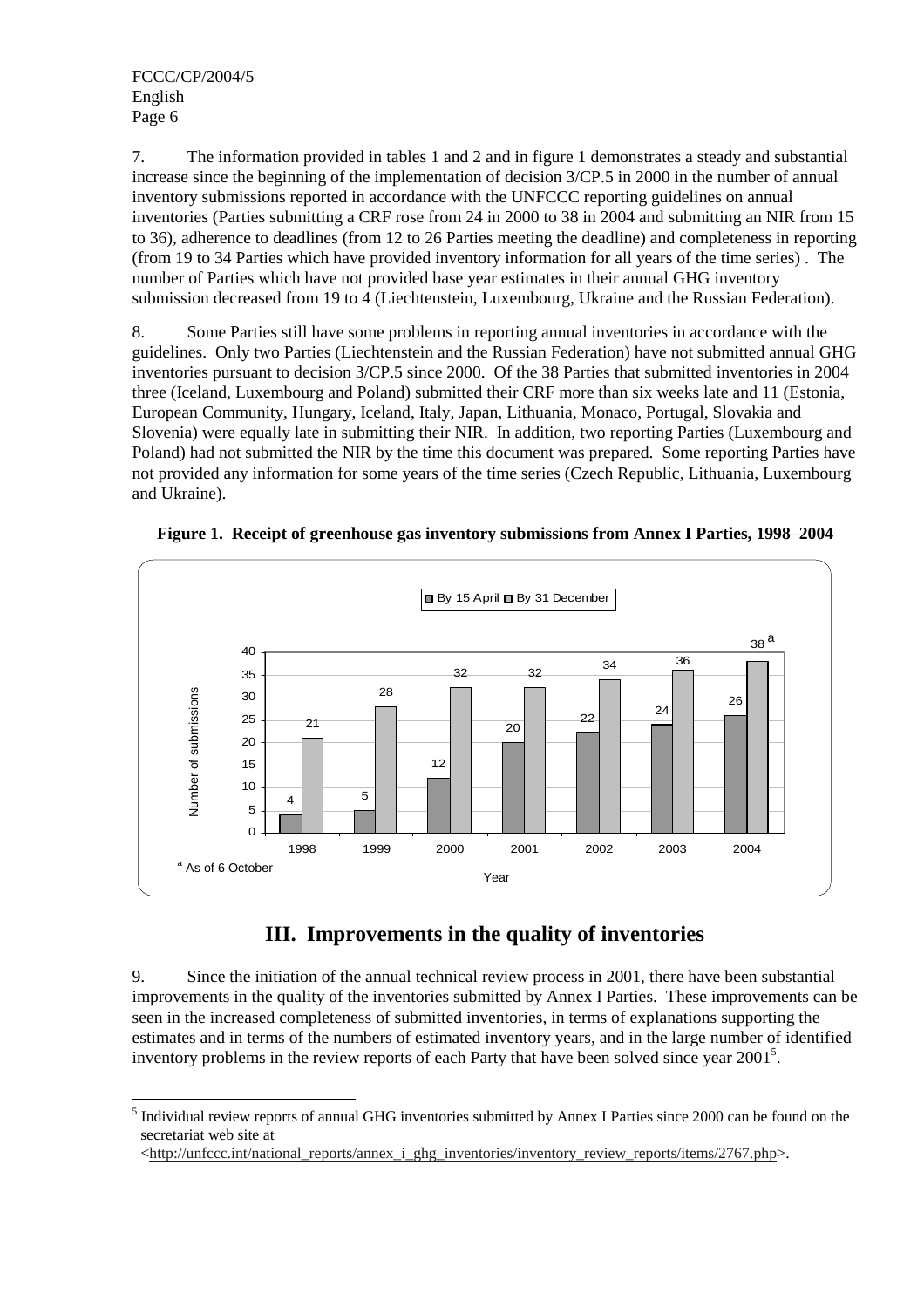10. Almost all Annex I Parties are now submitting an NIR together with a CRF. These NIRs, which provide descriptions of the methodologies, emission factors and activity data used in producing emission estimates, have substantially improved the transparency of national inventories. All Parties are taking steps to implement the Intergovernmental Panel on Climate Change (IPCC) *Good Practice Guidance and Uncertainty Management in National Greenhouse Gas Inventories* (IPCC good practice guidance), including key source analyses, quality assurance and control, and an increasing use of higher tier methods in key sources and of country-specific data.

11. Generally, those Parties whose inventories have been reviewed earlier and/or more frequently have improved the most as they have had more time to implement the recommendations of review teams. Nonetheless, many Parties have demonstrated considerable improvement in their inventories from one year to the next, based on the results of an inventory review. However, more effort will be needed to implement the provisions of the IPCC good practice guidance and to fully meet the reporting requirements under the Convention, and in particular under the Kyoto Protocol.

## **IV. Recalculations**

12. Recalculations, in general, reflect the efforts made by Parties to improve the quality of previous estimates when this is required. Of the 35 reporting Parties that submitted estimates for their base year, 22 reported revised estimates in 2004. The most common reasons for the changes, to the extent this information was reported, were availability of revised activity data and emission factors. In some instances, methodology changes were also reported, but only a few source categories were revised for this reason. Across Parties, recalculations varied from  $-13.3$  to 13.5 per cent for carbon dioxide (CO<sub>2</sub>), from –32.5 to 56.4 per cent for methane (CH<sub>4</sub>) and from –23 to 177.8 per cent for nitrous oxide (N<sub>2</sub>O). However, the average values from all Parties that have made recalculations are considerably lower, namely 0.68 per cent for  $CO_2$ , 0.73 per cent for  $CH_4$  and 5.68 per cent for N<sub>2</sub>O. Revisions to the reporting of hydrofluorocarbons (HFCs), perfluorocarbons (PFCs) and sulphur hexafluoride ( $SF<sub>6</sub>$ ) were substantial (>100 per cent) as the reporting has become more comprehensive, although four Parties' recalculations resulted in lower values for HFCs or PFCs. The changes for aggregate GHG emissions varied between –5.8 and 3.5 per cent (between –9.2 and 16.9 per cent with the inclusion of land-use change and forestry (LUCF)), but for 24 of the 35 Parties these recalculations were within  $\pm 2$  per cent.

13. In a few cases Parties have not reported recalculations in the CRF, in other cases the values of recalculations reported do not coincide with values calculated by the secretariat. In all cases, where omissions or inconsistencies were detected, the problems were highlighted in the synthesis and assessment review reports prepared for consideration by the Party, and for consideration, as needed, by the expert review teams which performed the individual technical reviews of Parties' inventories. Any problems in calculation and reporting recalculations will be highlighted, after thorough consideration, in the corresponding Party's review report which is published on the secretariat web site. As the process of consideration of recalculations is completed only with the finalization of the annual review cycle, the information given in paragraph 12 should be considered preliminary.

# **V. Overview of emission trends and sources**

14. Total aggregate GHG emissions for Annex I Parties as a whole declined by 6.3 per cent over the period 1990–2002 (figure 2). Total aggregate emissions for the 14 Parties with economies in transition (EIT Parties) have decreased by almost 40 per cent, although seven of these Parties reported that  $CO<sub>2</sub>$ emissions increased from 2001 to 2002. Emissions from other Annex I Parties as a whole increased by 8.4 per cent. These aggregate estimates are based on data from the 37 Parties that submitted inventories in 2004 and on carrying forward the last reported inventory data taken from inventory submissions or national communications for those Parties where 2002 data were not reported.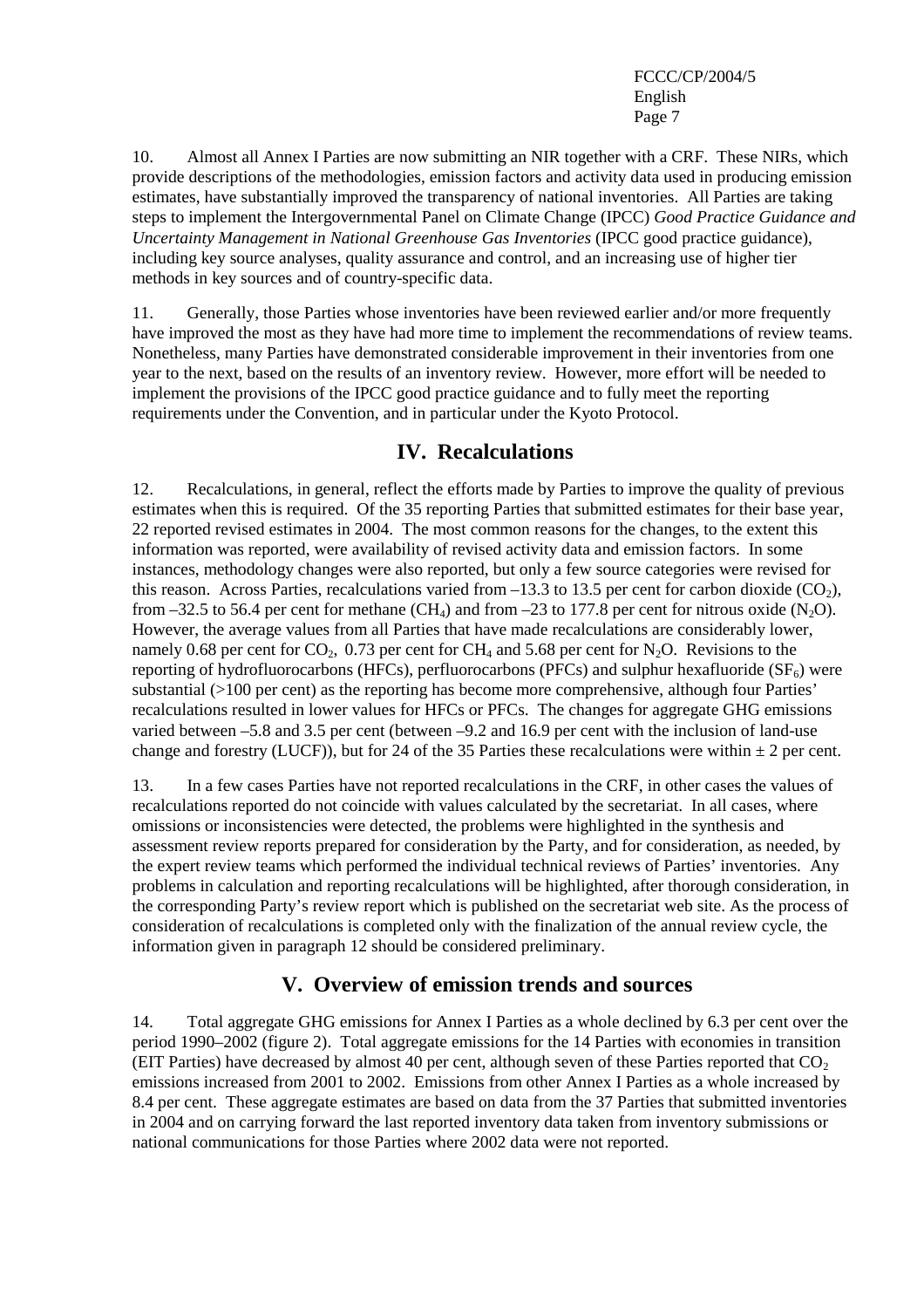

**Figure 2. Trends in aggregate greenhouse gas emissions, 1990–2002** 

*Note:* Data gaps due to incomplete reporting by some Annex I Parties have been filled in using simple interpolation or the latest available data. For this reason, the values presented should be considered preliminary, but this should not alter the trends presented.

15. Table 3 shows a gas-by-gas presentation of the relative increase or decrease in emissions over the period 1990–2002. Figures 3 and 4 show changes in emissions for individual Annex I Parties, and Figures 5 and 6 show trends in Annex I Parties greenhouse gas emissions by sector. Figures 3 and 4 and table 4 show that for a number of Parties the total aggregate emissions have increased over the period 1990–2002. Tables 5–8 present the trends for aggregate GHG emissions, and for emissions of specific gases.

16. Figure 5 illustrates trends in aggregate GHG emissions by sector for Annex I Parties as a whole. Transport emissions and emissions from international aviation have increased substantially (21 and 45 per cent, respectively). International marine bunker emissions have returned to 1990 levels, mainly because of a large decrease (52 per cent) in marine bunker emissions reported by the United States of America since 1998. Emissions from energy production have increased over the period despite the large decline in this sector in EIT Parties in the early 1990s. The decrease of 32 per cent in fugitive fuel emissions for Annex I Parties was also influenced by the decline in these emissions in EIT Parties, mainly the Russian Federation. In general, emissions from agriculture, waste and industrial processes declined over the period, but their rates of decline have slowed.

17. Figure 6 illustrates trends and emissions of HFCs, PFCs and  $SF<sub>6</sub>$  for Annex I Parties as a whole. The information provided in this figure and in table 8 indicates that, across Parties, the trend in aggregate emissions of HFCs, PFCs and SF<sub>6</sub> varied, with the exception of HFC emissions, which increased over the period for most Parties. Emissions of HFCs increased by more than 140 per cent between 1990 and 2002, emissions of PFCs decreased by 61 per cent, and emissions of  $SF<sub>6</sub>$  decreased 29 per cent, although fewer than half of the Parties individually reported lower  $SF_6$  emissions. The reported aggregate GHG emissions of these gases expressed in  $CO<sub>2</sub>$  equivalent represented only 1.7 per cent of the total aggregate emissions of Annex I Parties.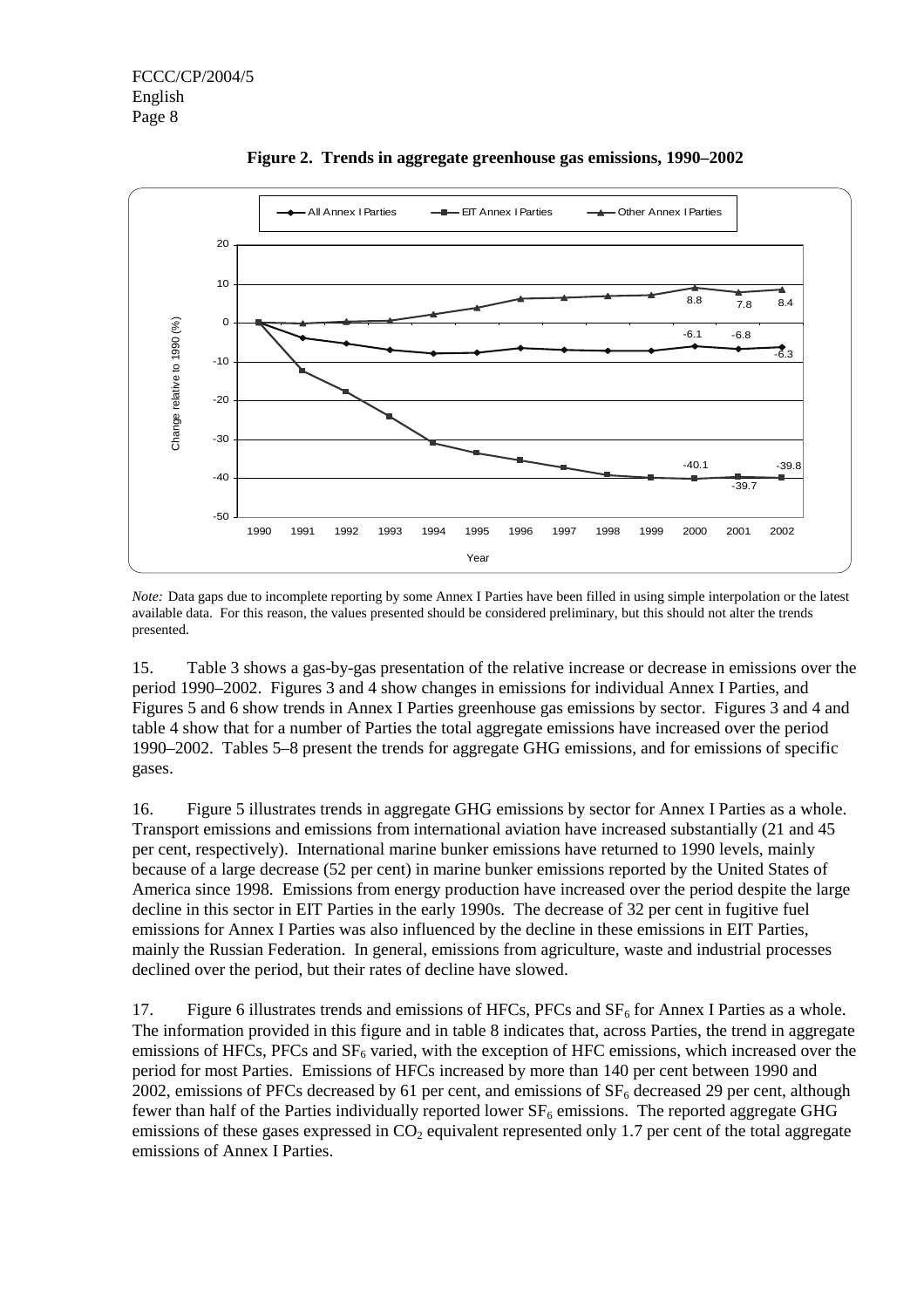|                                    |                                                                                                                                  | <b>Decrease</b> |                                                   |                            |          |                           |                                                |                                | <b>Increase</b>      |                                                                                 |
|------------------------------------|----------------------------------------------------------------------------------------------------------------------------------|-----------------|---------------------------------------------------|----------------------------|----------|---------------------------|------------------------------------------------|--------------------------------|----------------------|---------------------------------------------------------------------------------|
|                                    | $>10\%$                                                                                                                          |                 | $5 - 10%$                                         | $1 - 5\%$                  |          | Between -1%<br>and $+1\%$ | $1 - 5\%$                                      |                                | $5 - 10%$            | $>10\%$                                                                         |
| <b>GHG</b><br>(excluding.<br>LUCF) | BGR, BLR, CZE, DEU,<br>EST, GBR, HRV, HUN,<br>LTU, LUX, LVA, POL,<br>ROM, RUS, SVK, UKR,                                         |                 |                                                   | CHE, ECC, FRA,<br>ISL, SWE |          | DNK, LIE,<br>NLD, SVN     | <b>BEL</b>                                     | ITA, NOR                       | AUT. FIN             | AUS, CAN, ESP, GRC,<br>IRL, JPN, MCO, NZL,<br>PRT, USA                          |
| CO <sub>2</sub>                    | BGR, BLR, CZE, DEU,<br>EST, HUN, LTU, LUX,<br>LVA, POL, ROM, RUS,<br>SVK, UKR                                                    |                 | <b>GBR, HRV</b>                                   | CHE, SWE                   |          | ECC, LIE                  | DNK,<br><b>FRA</b><br><b>SVN</b>               |                                | BEL, ISL<br>ITA, NLD | AUS, AUT, CAN,<br>ESP, FIN, GRC, IRL,<br>JPN.<br>MCO, NOR, NZL,<br>PRT, USA     |
| CH <sub>4</sub>                    | AUT, BEL, BGR, CHE,<br>CZE, DEU, ECC, EST,<br>FIN, FRA, GBR, HUN,<br>JPN, LIE, LTU, LVA,<br>NLD, POL, ROM, RUS,<br>SVK, SWE      |                 | BLR, HRV,<br>ITA, LUX,<br>SVN, UKR,<br><b>USA</b> |                            |          | AUS, PRT                  | <b>DNK</b>                                     |                                | IRL, NOR,<br>NZL     | CAN, ESP, GRC, ISL,<br><b>MCO</b>                                               |
| $N_2O$                             | AUT, BGR, BLR, CHE,<br>CZE, DEU, EST, FIN,<br>GBR, HRV, HUN, ISL,<br>JPN, LIE, LTU, LVA,<br>NLD, POL, ROM, RUS,<br>SVK, SVN, UKR |                 | ECC, FRA,<br>ITA, LUX,<br>PRT                     | BEL, DNK,<br>SWE,          | GRC, NOR |                           | AUS, IRL,<br><b>USA</b>                        |                                |                      | CAN, ESP, NZL                                                                   |
|                                    |                                                                                                                                  | <b>Decrease</b> |                                                   |                            |          |                           |                                                |                                | <b>Increase</b>      |                                                                                 |
| HFCs,                              | $>30\%$                                                                                                                          |                 |                                                   | $1 - 30%$                  |          | $1 - 30\%$                |                                                | 31-100%                        |                      | $>100\%$                                                                        |
| PFCs, SF <sub>6</sub>              | BEL, HRV, ISL, NLD, NOR, ROM,<br><b>SVK</b>                                                                                      |                 |                                                   | AUS, CAN, GBR, NZL, SVN    |          | AUT, DEU,<br>ECC, RUS     |                                                | ESP, FRA,<br>HUN, SWE,<br>USA, |                      | CHE, DNK, FIN,<br>GRC, IRL, ITA                                                 |
|                                    |                                                                                                                                  | <b>Decrease</b> |                                                   |                            |          |                           |                                                |                                | <b>Increase</b>      |                                                                                 |
| Net $CO2$                          | $>50$                                                                                                                            | $15 - 50%$      |                                                   | $1 - 14%$                  |          |                           | $10 - 50%$                                     |                                |                      | $>50\%$                                                                         |
| emissions<br>from LUCF             | AUS, CAN, CHE, GBR,<br>GRC, LVA, PRT, RUS                                                                                        |                 | AUT, FIN, USA                                     | BEL, BLR, ITA, NLD         |          |                           | DNK, EST, HRV, JPN, LTU,<br>NZL, ROM, SWE, UKR |                                |                      | BGR, CZE, DEU, ECC,<br>ESP, FRA, HUN, IRL,<br>ISL, NOR, POL, SVK,<br><b>SVN</b> |

#### **Table 3. Percentage change in Annex I Party GHG emissions by gas, 1990–2002**

*Note*: Changes are with respect to 2002 or the most recent year for which data were available (see tables 4–8).

AUS (Australia), AUT (Austria), BLR (Belarus), BEL (Belgium), BGR (Bulgaria), CAN (Canada), HRV (Croatia), CZE (Czech Republic), DNK (Denmark), EST (Estonia), ECC (European Community), FIN (Finland), FRA (France), DEU (Germany), GRC (Greece), HUN (Hungary), ISL (Iceland), IRL (Ireland), ITA (Italy), JPN (Japan), LVA (Latvia), LIE (Liechtenstein), LTU (Lithuania), LUX (Luxembourg), MCO (Monaco), NLD (Netherlands), NZL (New Zealand), NOR (Norway), POL (Poland), PRT (Portugal), ROM (Romania), RUS (Russian Federation), SVK (Slovakia), SVN (Slovenia), ESP (Spain), SWE (Sweden), CHE (Switzerland), UKR (Ukraine), GBR (United Kingdom of Great Britain and Northern Ireland), USA (United States of America).

18. Table 9 shows the trend in emissions and removals from the LUCF sector as reported by Annex I Parties. Developments in this sector differ across Parties, with 13 Parties reporting a decrease in removals or an increase in emissions of more than 10 per cent over the period and 21 Parties reporting an increase in removals, or decrease in emissions, of more than 10 per cent.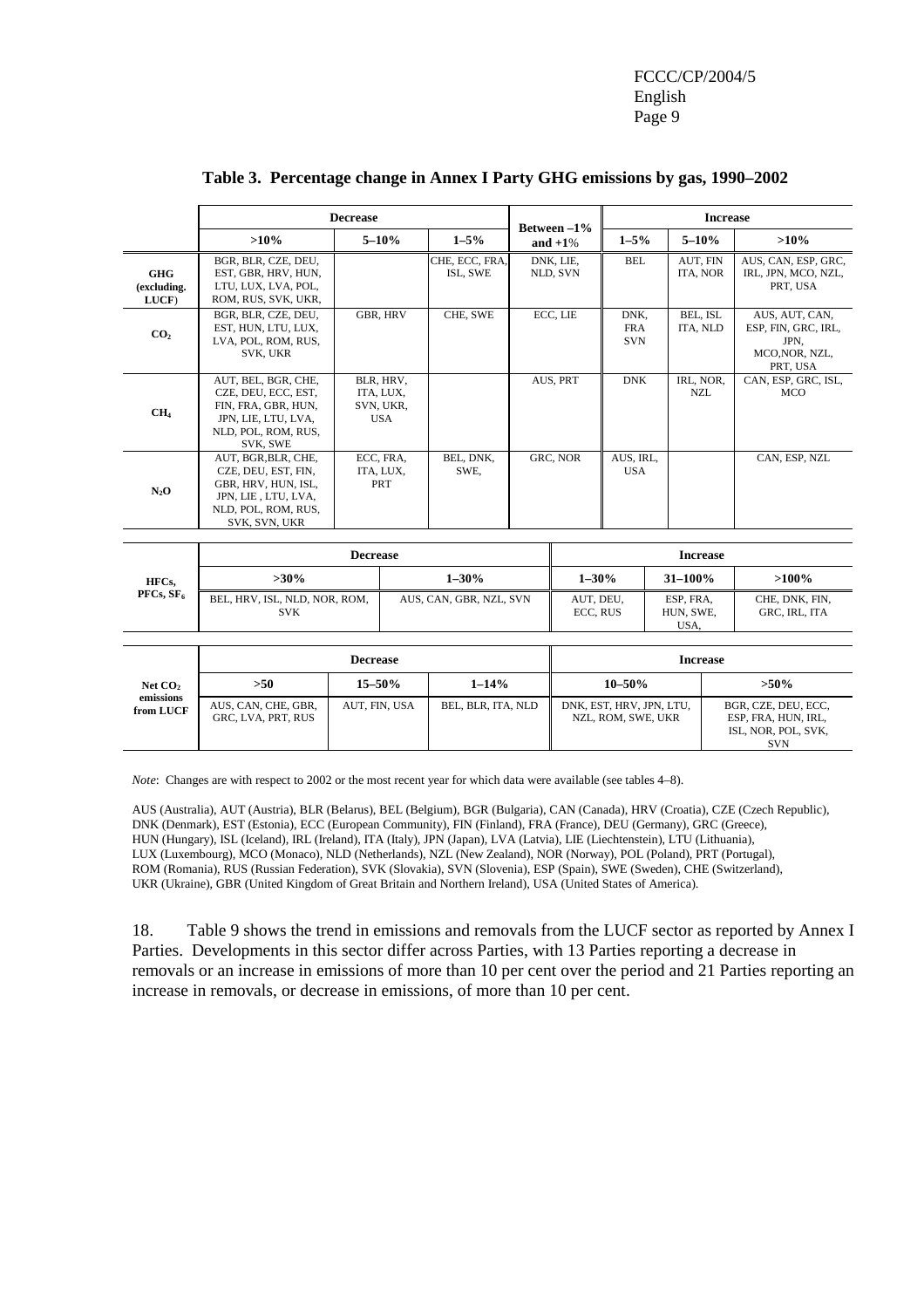

Note: The 2002 values are for 2002 or the most recent year for which data were available (see table 4). *Note:* The 2002 values are for 2002 or the most recent year for which data were available (see table 4).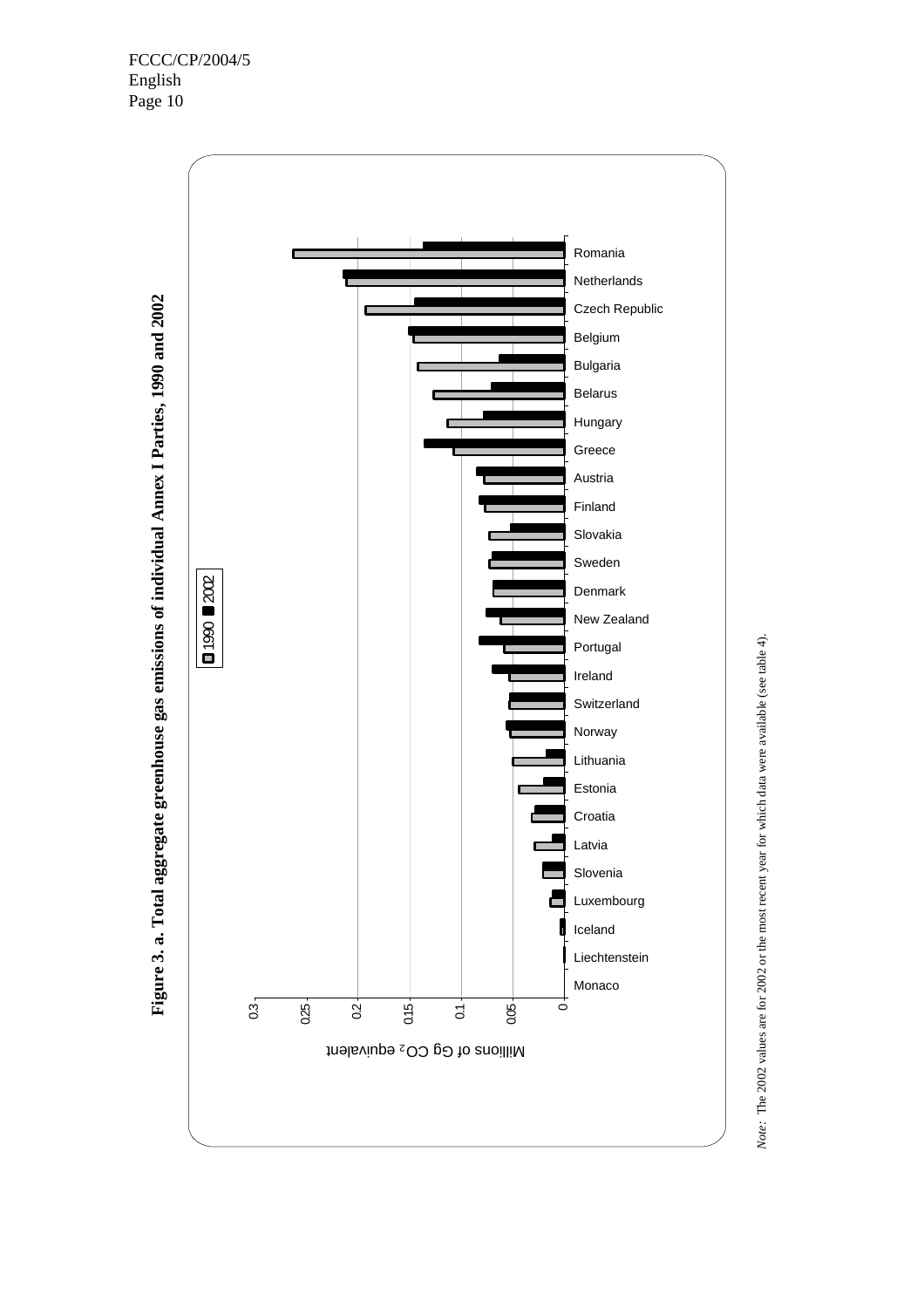

**Figure 3.b. Total aggregate greenhouse gas emissions of individual Annex I Parties, 1990 and 2002** 

*Note:* The 2002 values are for 2002 or the most recent year for which data were available (see table 4).

Page 11 English FCCC/CP/2004/5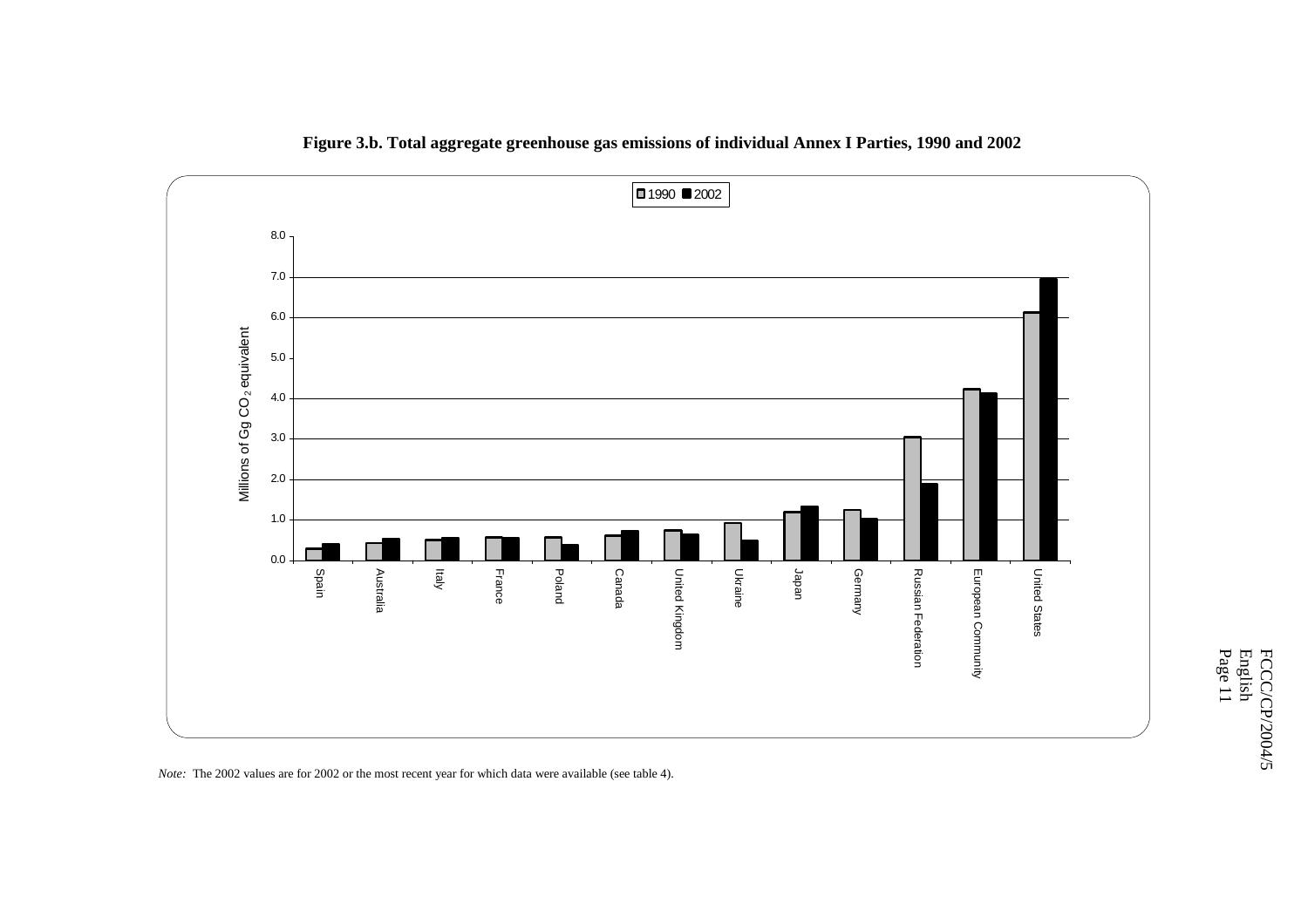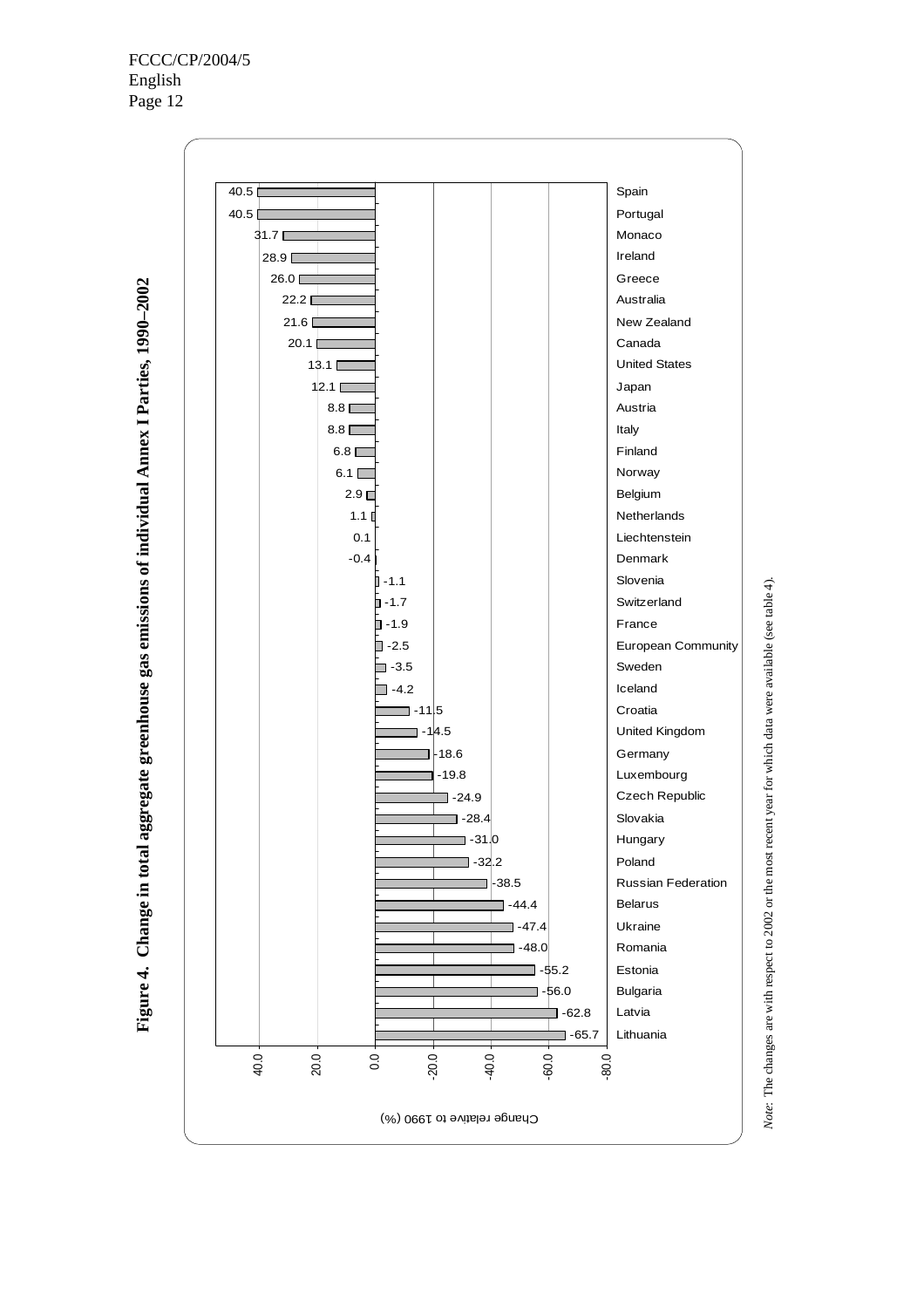

**Figure 5. Trends in Annex I Party greenhouse gas emissions by sector, 1990–2002**

*Note*: Data gaps due to incomplete reporting by some Annex I Parties have been filled in using simple interpolation or the latest available data. For this reason, the values presented should be considered as preliminary, but this should not alter the trends presented.





*Note*: Data gaps due to incomplete reporting by some Annex I Parties have been filled in using simple interpolation or the latest available data. For this reason, the values presented should be considered as preliminary, but this should not alter the trends presented.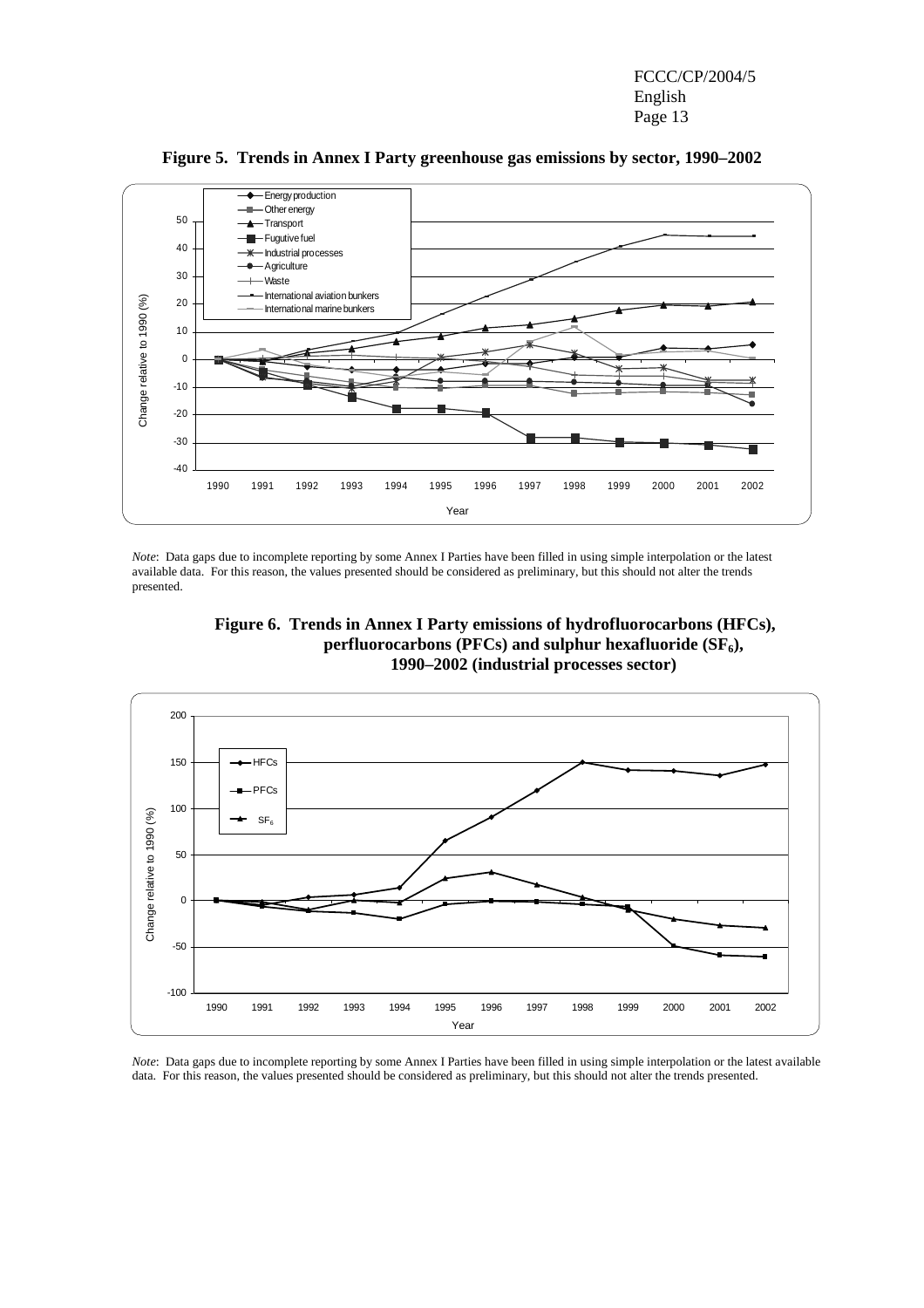|                                 | $Gg CO2$ equivalent |           |             |               |           |               |           |             |                 |  |
|---------------------------------|---------------------|-----------|-------------|---------------|-----------|---------------|-----------|-------------|-----------------|--|
| Party                           | 1990                | 1996      | 1997        | 1998          | 1999      | 2000          | 2001      | 2002        | (%)             |  |
| Australia                       | 430 513             | 460 343   | 471 768     | 492 069       | 502 791   | 512 946       | 520 117   | 526 042     | 22              |  |
| Austria                         | 77 746              | 82 776    | 82 340      | 82 000        | 80 0 83   | 80 640        | 84 398    | 84 621      | 9               |  |
| <b>Belarus</b>                  | 126 574             | 77 240    | 78 4 4 6    | 76 264        | 73 186    | 68 644        | 76 233    | 70 356      | $-44$           |  |
| Belgium                         | 146 067             | 159 477   | 150 282     | 155 185       | 148 512   | 149 892       | 149 502   | 150 311     | 3               |  |
| Bulgaria <sup>a</sup>           | 141 821             | 83 008    | 78 491      | 70 032        | 64 24 6   | 63 611        | 64 926    | 62 429      | $-56$           |  |
| Canada                          | 608 704             | 675 374   | 682 467     | 700 498       | 704 542   | 725 045       | 716 202   | 731 209     | 20              |  |
| Croatia                         | 31 609              | 23 348    | 24 915      | 25 142        | 26 152    | 26 097        | 26 892    | 27 962      | $-12$           |  |
| Czech Republic                  | 192019              | 154 907   | 158 879     | 148 602       | 140 421   | 147 681       | 148 056   | 144 217     | $-25$           |  |
| Denmark                         | 68 750              | 90 278    | 80 673      | 75 657        | 72 552    | 67808         | 69 313    | 68 491      | $\sim 0$        |  |
| Estonia                         | 43 494              | 23 345    | 23 5 14     | 21 412        | 19 580    | 19 666        | 19 4 36   | 19 502      | $-55$           |  |
| Finland                         | 76 770              | 81723     | 80 669      | 78 136        | 77 461    | 75 040        | 80 575    | 81 963      | $7\phantom{.0}$ |  |
| France                          | 564 233             | 575 839   | 567956      | 582 089       | 563 850   | 557 620       | 561 209   | 553 410     | $-2$            |  |
| Germany                         | 1 246 816           | 1 117 442 | 1 080 278   | 1 0 5 4 1 7 5 | 1018 184  | 1 0 1 4 0 7 2 | 1 025 555 | 1 0 14 6 27 | $-19$           |  |
| Greece                          | 107 149             | 116 531   | 122 066     | 127 259       | 126 375   | 133 768       | 134 642   | 134 992     | 26              |  |
| Hungary <sup>a</sup>            | 113 074             | 79 184    | 76853       | 83 687        | 86 546    | 78 011        | 79 279    | 78 002      | $-31$           |  |
| Iceland                         | 3 3 2 2             | 3 2 0 4   | 3 3 8 8     | 3 4 0 6       | 3 5 7 9   | 3 3 5 2       | 3 2 1 2   | 3 1 8 1     | $-4$            |  |
| Ireland                         | 53 418              | 59 249    | 62 031      | 64 128        | 66 257    | 68 25 2       | 70 018    | 68 875      | 29              |  |
| Italy                           | 509 078             | 517 000   | 523 480     | 535 360       | 540 504   | 544 010       | 554 284   | 553 781     | 9               |  |
| Japan                           | 1 187 269           | 1 351 952 | 1 357 752   | 1 306 736     | 1 328 381 | 1 336 723     | 1 302 323 | 1 330 793   | 12              |  |
| Latvia                          | 28 9 21             | 12 601    | 12 17 1     | 11 556        | 10753     | 10 219        | 10 866    | 10756       | $-63$           |  |
| Liechtenstein                   | 218                 |           |             |               | 218       |               |           |             | $\sim 0$        |  |
| Lithuania                       | 50 134              | 20718     | 19 850      | 21 5 24       |           |               | 19 282    | 17 215      | $-66$           |  |
| Luxembourg                      | 13 4 48             |           |             | 8311          | 6 0 0 4   | 9499          | 6 0 5 2   | 10833       | $-19$           |  |
| Monaco                          | 73                  | 92        | 87          | 85            | 93        | 94            | 97        | 96          | 32              |  |
| Netherlands                     | 211 384             | 234 213   | 218 016     | 223 823       | 212 671   | 213 399       | 216 149   | 213 765     | $\mathbf{1}$    |  |
| New Zealand                     | 61 640              | 66 206    | 67978       | 67 127        | 69 111    | 70419         | 73 681    | 74 976      | 22              |  |
| Norway                          | 52 136              | 54 849    | 54 779      | 55 333        | 56 032    | 55 4 36       | 56 722    | 55 343      | 6               |  |
| Poland <sup>a</sup>             | 564 419             | 437 388   | 427 243     | 403 516       | 401 584   | 386 186       | 382 791   |             | $-32$           |  |
| Portugal                        | 58 362              | 64 830    | 67 702      | 72 483        | 79 692    | 78 327        | 78 646    | 81 982      | 40              |  |
| Romania <sup>a</sup>            | 262 833             | 179 931   | 160 886     | 142 187       | 124 606   | 127 367       | 131 383   | 136 559     | $-48$           |  |
| <b>Russian Federation</b>       | 3 050 000           | 1 960 000 | 1914000     | 1 890 000     | 1876000   |               |           |             | $-38$           |  |
| Slovakia                        | 72 436              | 54 334    | 54 370      | 52 714        | 51 589    | 48 994        | 52 315    | 51896       | $-28$           |  |
| Slovenia <sup>a</sup>           | 20 601              | 19761     | 20 211      | 19884         | 19 244    | 19 240        | 20 26 3   | 20 3 8 3    | $-1$            |  |
| Spain                           | 284 556             | 309 751   | 330 512     | 340 824       | 370 377   | 385 203       | 383 460   | 399 732     | 40              |  |
| Sweden                          | 72 140              | 77 171    | 72 724      | 73 446        | 70 042    | 67 502        | 68 263    | 69 601      | $-4$            |  |
| Switzerland                     | 53 137              | 52 620    | 51 715      | 53 058        | 53 207    | 52 345        | 53 358    | 52 254      | $-2$            |  |
| Ukraine                         | 919 189             | 499 634   | 466 471     | 454 934       |           |               | 478 043   | 483 525     | $-47$           |  |
| <b>United Kingdom</b>           | 742 639             | 707 785   | 684 404     | 679 401       | 647 951   | 647 709       | 656 209   | 634 858     | $-15$           |  |
| <b>United States</b>            | 6 129 118           | 6 687 285 | 6 7 64 4 31 | 6790456       | 6 852 506 | 7 038 326     | 6 883 890 | 6 9 34 5 62 | 13              |  |
| European Community <sup>b</sup> | 4 2 3 1 4 4 2       | 4 203 816 | 4 131 881   | 4 151 583     | 4 082 763 | 4 090 896     | 4 144 229 | 4 123 618   | $-3$            |  |
|                                 |                     |           |             |               |           |               |           |             |                 |  |

### Table 4. Total aggregate anthropogenic emissions of CO<sub>2</sub>, CH<sub>4</sub>, N<sub>2</sub>O, HFCs, PFCs and SF<sub>6</sub>, 1990 and 1996–2002, excluding  $CO<sub>2</sub>$  emissions/removals from land-use change and forestry

 $a<sup>a</sup>$  In accordance with decision 9/CP.2, some Parties with economies in transition use base years other than 1990: Bulgaria (1988); Hungary (1985–87); Poland (1988); Romania (1989); Slovenia (1986).<br><sup>b</sup> Emission estimates of the European Community are reported separately from those of its member States.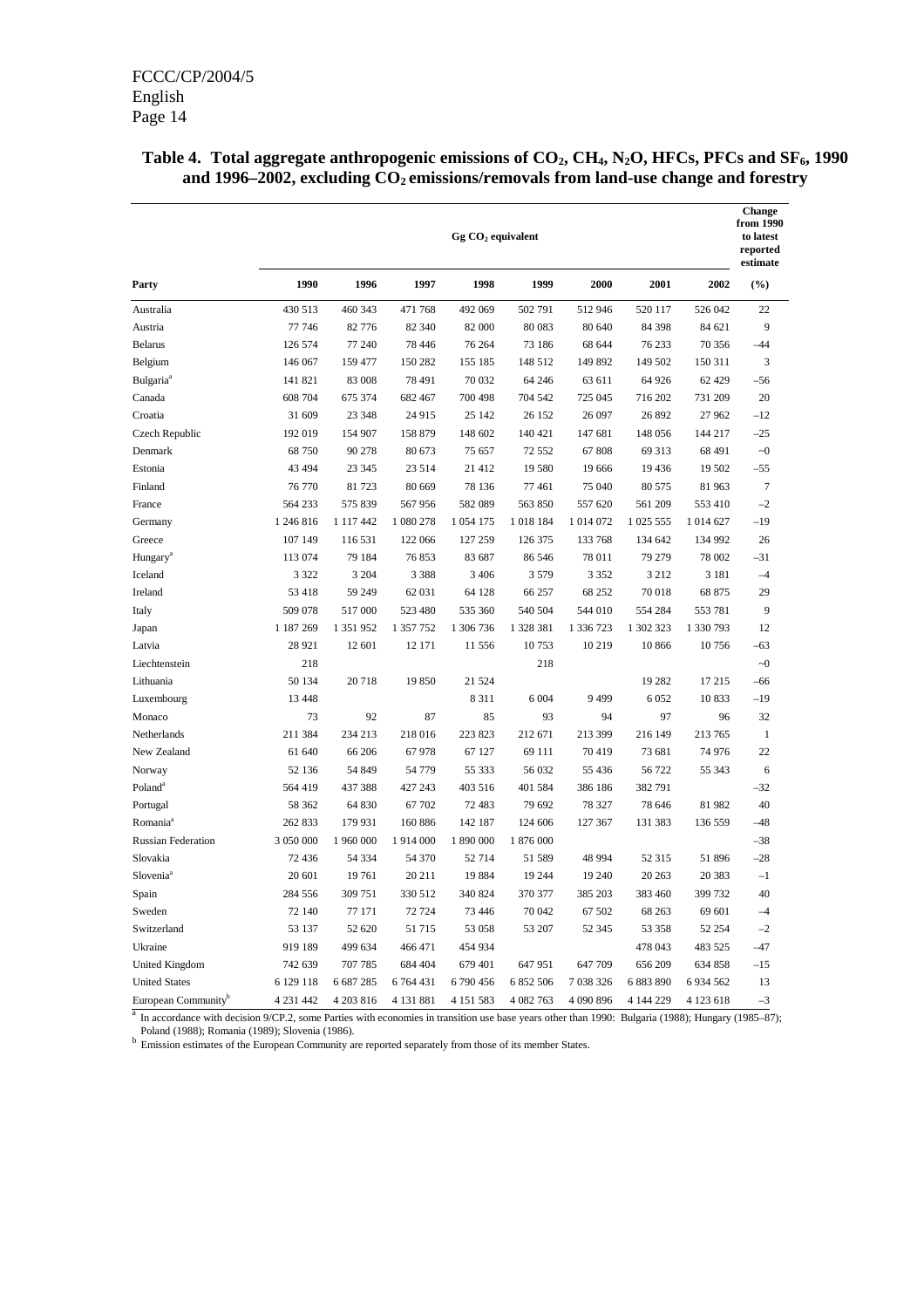|                                 | from 1990<br>Gg |           |           |             |           |            |           |               |              |  |
|---------------------------------|-----------------|-----------|-----------|-------------|-----------|------------|-----------|---------------|--------------|--|
| Party                           | 1990            | 1996      | 1997      | 1998        | 1999      | 2000       | 2001      | 2002          | $(\%)$       |  |
| Australia                       | 277 869         | 310855    | 318 167   | 334 475     | 344 147   | 348 981    | 353 663   | 358 455       | 29           |  |
| Austria                         | 60 899          | 66 147    | 65 713    | 65 808      | 64 3 36   | 65 064     | 69 037    | 69 671        | 14           |  |
| Belarus                         | 102 471         | 60 885    | 61 448    | 58738       | 56 591    | 52 019     | 52 155    | 51 694        | $-50$        |  |
| Belgium                         | 118 326         | 129 605   | 123 266   | 128 663     | 123 804   | 125 599    | 125 543   | 126 585       | $\tau$       |  |
| Bulgaria <sup>a</sup>           | 102 519         | 59 743    | 57910     | 51 603      | 47888     | 46 690     | 48 914    | 46 755        | $-54$        |  |
| Canada                          | 471 237         | 513 189   | 524 480   | 535 100     | 549 943   | 572 664    | 564 450   | 575 865       | 22           |  |
| Croatia                         | 22 970          | 16 976    | 18 057    | 18 956      | 19 679    | 19 379     | 20 390    | 21 4 8 4      | $-6$         |  |
| Czech Republic                  | 163 990         | 132 780   | 137 357   | 128 268     | 121 093   | 127 902    | 127 996   | 123 048       | $-25$        |  |
| Denmark                         | 52 661          | 74 5 29   | 65 189    | 60 228      | 57 437    | 52 850     | 54 499    | 54 164        | 3            |  |
| Estonia                         | 38 107          | 20 264    | 20 225    | 18318       | 16771     | 16 849     | 17 103    | 17 290        | $-55$        |  |
| Finland                         | 62 459          | 68 123    | 66 832    | 64 5 94     | 64 065    | 62 283     | 67 692    | 69 500        | 11           |  |
| France                          | 396 126         | 408 676   | 402 667   | 423 859     | 411 166   | 406 823    | 411 543   | 406 044       | 3            |  |
| Germany                         | 1 015 572       | 923 792   | 892 423   | 884 501     | 857 281   | 860 273    | 874 264   | 864 117       | $-15$        |  |
| Greece                          | 82 818          | 89 041    | 93 637    | 98 28 9     | 97 594    | 103 429    | 105 506   | 105 504       | 27           |  |
| Hungary <sup>a</sup>            | 84 063          | 60 475    | 58 893    | 57 601      | 60 117    | 59 009     | 59 022    | 57 211        | $-32$        |  |
| Iceland                         | 2085            | 2 3 0 2   | 2 4 0 5   | 2 2 8 7     | 2455      | 2 3 0 6    | 2 1 8 6   | 2 2 3 8       | $\tau$       |  |
| Ireland                         | 31 797          | 35 954    | 38 312    | 40 250      | 42 133    | 44 160     | 46 460    | 45 808        | 44           |  |
| Italy                           | 431 156         | 439 644   | 444 180   | 455 797     | 460 075   | 462 076    | 469 515   | 468 961       | 9            |  |
| Japan                           | 1 122 277       | 1 234 759 | 1 242 028 | 1 195 175   | 1 228 371 | 1 238 958  | 1 213 754 | 1 247 613     | 11           |  |
| Latvia                          | 22 18 1         | 9 1 3 7   | 8704      | 8 1 2 5     | 7482      | 6980       | 7409      | 7 3 3 3       | $-67$        |  |
| Liechtenstein                   | 195             |           |           |             | 196       |            |           |               | 0.5          |  |
| Lithuania                       | 38 9 20         | 15 3 65   | 14 14 6   | 15 576      |           |            | 11 787    | 11 833        | $-70$        |  |
| Luxembourg                      | 12 750          |           |           | 7696        | 5 4 3 2   | 8923       | 5 4 8 2   | 10 218        | $-20$        |  |
| Monaco                          | 71              | 88        | 83        | 81          | 89        | 90         | 92        | 92            | 30           |  |
| Netherlands                     | 160 578         | 181 572   | 166 228   | 172 421     | 167 261   | 170718     | 177 063   | 176 654       | 10           |  |
| New Zealand                     | 25 25 4         | 28 0 20   | 29 980    | 28 685      | 30 4 21   | 30 912     | 33 041    | 33 770        | 34           |  |
| Norway                          | 34 690          | 40 607    | 40 5 69   | 40 838      | 41 317    | 40 857     | 42 065    | 40 945        | 18           |  |
| Poland <sup>a</sup>             | 476 625         | 372 530   | 361 626   | 337 448     | 329 697   | 314 812    | 317844    |               | $-33$        |  |
| Portugal                        | 44 130          | 50 564    | 53 531    | 57 900      | 64 433    | 63 843     | 64 3 65   | 67 4 64       | 53           |  |
| Romania <sup>a</sup>            | 182 447         | 138 655   | 123 864   | 109 007     | 91 800    | 94 577     | 98 759    | 105 641       | $-42$        |  |
| <b>Russian Federation</b>       | 2 362 000       | 1 495 000 | 1 529 000 | 1 505 000   | 1 509 000 |            |           |               | $-36$        |  |
| Slovakia                        | 59 619          | 44 712    | 45 007    | 43 998      | 43 036    | 40 623     | 43 021    | 43 303        | $-27$        |  |
| Slovenia <sup>a</sup>           | 15 9 98         | 15 588    | 16 033    | 15 7 54     | 15 108    | 15 198     | 16 289    | 16 349        | $\mathbf{2}$ |  |
| Spain                           | 224 751         | 240 649   | 260 074   | 268 776     | 295 260   | 306 830    | 308 278   | 325 448       | 45           |  |
| Sweden                          | 55 847          | 60 811    | 56 409    | 57 304      | 54 531    | 52 391     | 53 236    | 54 753        | $-2$         |  |
| Switzerland                     | 44 30 5         | 44 019    | 43 211    | 44 508      | 44 617    | 43 678     | 44 752    | 43 741        | $-1$         |  |
| Ukraine                         | 703 792         | 346 768   | 322 907   | 314 445     |           |            | 277 272   | 282 714       | -60          |  |
| United Kingdom                  | 584 029         | 567 441   | 543 110   | 545 882     | 537 601   | 542 648    | 556 000   | 537 380       | $-8$         |  |
| <b>United States</b>            | 5 002 324       | 5 498 549 | 5 577 635 | 5 602 500   | 5 676 290 | 5 858 982  | 5 731 773 | 5 782 363     | 16           |  |
| European Community <sup>b</sup> | 3 3 3 4 6 7 7   | 3 347 082 | 3 281 236 | 3 3 3 0 9 7 | 3 306 447 | 3 3 28 207 | 3 392 202 | 3 3 8 2 2 7 0 | $\mathbf{1}$ |  |

#### Table 5. Total anthropogenic CO<sub>2</sub> emissions, excluding land-use change and forestry, **1990 and 1996–2002**

 $a<sup>a</sup>$  In accordance with decision 9/CP.2, some Parties with economies in transition use base years other than 1990: Bulgaria (1988); Hungary

(1985–87); Poland (1988); Romania (1989); Slovenia (1986). b Emission estimates of the European Community are reported separately from those of its member States.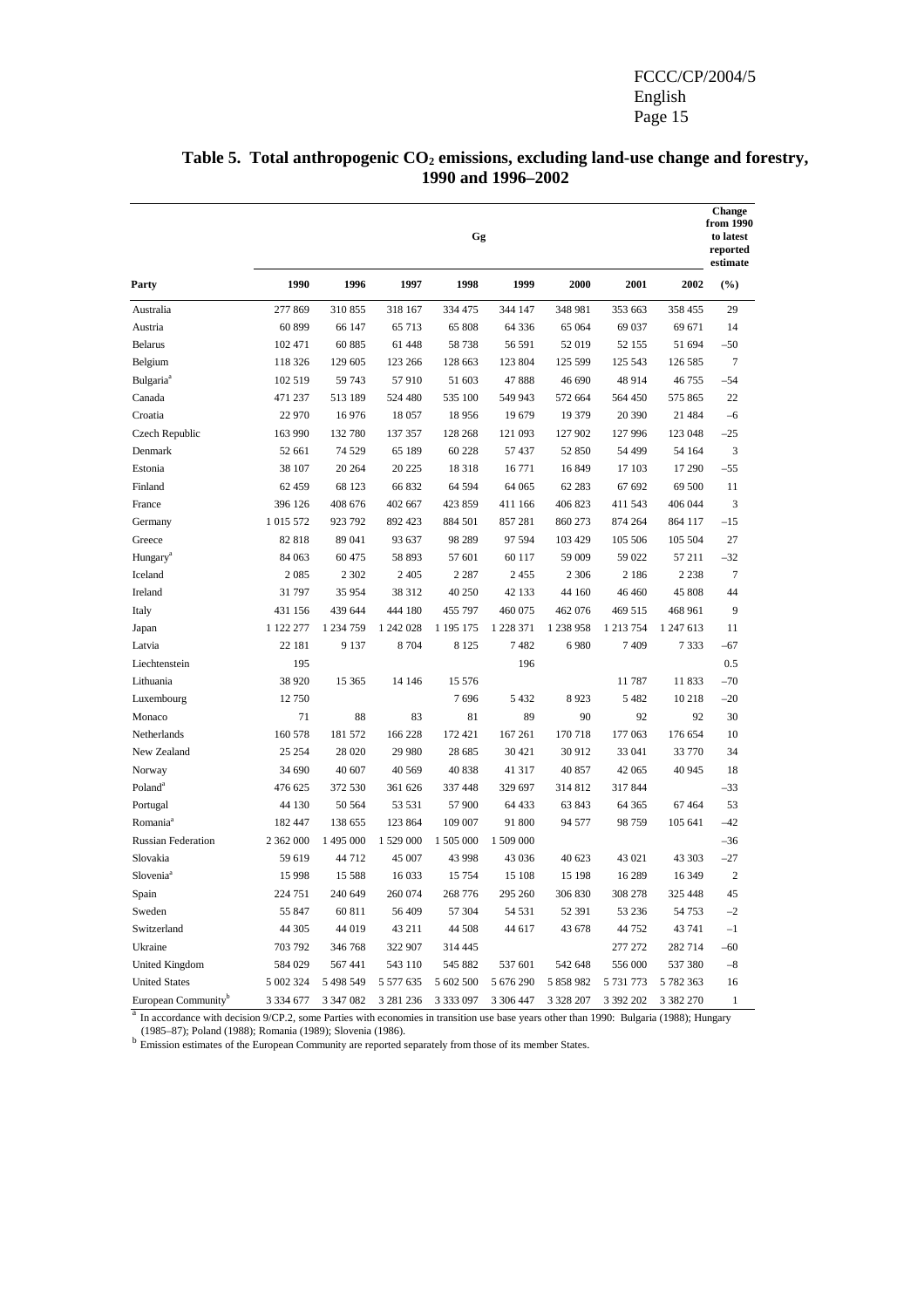|                                 | from 1990<br>Gg |         |         |         |         |         |         |         |                |  |
|---------------------------------|-----------------|---------|---------|---------|---------|---------|---------|---------|----------------|--|
| Party                           | 1990            | 1996    | 1997    | 1998    | 1999    | 2000    | 2001    | 2002    | (%)            |  |
| Australia                       | 5 807           | 5 6 4 5 | 5 7 5 2 | 5 8 3 3 | 5 8 0 5 | 5 9 2 9 | 5931    | 5918    | $\overline{2}$ |  |
| Austria                         | 446             | 410     | 397     | 391     | 382     | 371     | 365     | 355     | $-20$          |  |
| <b>Belarus</b>                  | 666             | 508     | 507     | 510     | 503     | 488     | 612     | 609     | $-9$           |  |
| Belgium                         | 519             | 510     | 507     | 501     | 486     | 468     | 447     | 435     | $-16$          |  |
| <b>Bulgaria</b> <sup>a</sup>    | 1 1 6 4         | 716     | 610     | 560     | 481     | 484     | 446     | 446     | $-62$          |  |
| Canada                          | 3 500           | 4 2 7 2 | 4 2 3 0 | 4 4 9 9 | 4 3 5 2 | 4 3 4 8 | 4 4 0 9 | 4 4 7 5 | 28             |  |
| Croatia                         | 182             | 150     | 154     | 148     | 151     | 153     | 160     | 163     | $-10$          |  |
| Czech Republic                  | 798             | 600     | 575     | 544     | 509     | 510     | 499     | 494     | $-38$          |  |
| Denmark                         | 259             | 288     | 281     | 280     | 274     | 273     | 276     | 268     | $\overline{4}$ |  |
| Estonia                         | 208             | 128     | 136     | 127     | 117     | 114     | 94      | 90      | $-57$          |  |
| Finland                         | 302             | 288     | 284     | 274     | 269     | 258     | 256     | 244     | $-19$          |  |
| France                          | 3 3 0 6         | 3 3 0 5 | 3 1 4 5 | 3 1 2 4 | 3078    | 3 0 6 7 | 3013    | 2 9 4 1 | $-11$          |  |
| Germany                         | 6743            | 5 0 7 3 | 4 9 0 7 | 4 6 4 7 | 4 4 7 9 | 4 2 0 8 | 4 0 3 9 | 3 9 6 5 | $-41$          |  |
| Greece                          | 428             | 479     | 485     | 515     | 516     | 544     | 534     | 545     | 27             |  |
| Hungary <sup>a</sup>            | 624             | 815     | 790     | 680     | 683     | 471     | 485     | 466     | $-25$          |  |
| Iceland                         | 22              | 23      | 24      | 25      | 25      | 26      | 26      | 25      | 14             |  |
| Ireland                         | 567             | 608     | 617     | 618     | 614     | 609     | 598     | 609     | 8              |  |
| Italy                           | 1771            | 1737    | 1741    | 1715    | 1691    | 1691    | 1684    | 1 635   | $-8$           |  |
| Japan                           | 1 1 8 1         | 1 0 9 0 | 1 0 5 0 | 1 0 24  | 1 0 0 5 | 986     | 961     | 930     | $-21$          |  |
| Latvia                          | 174             | 112     | 110     | 111     | 108     | 104     | 109     | 108     | $-38$          |  |
| Liechtenstein                   | 0.8             |         |         |         | 0.7     |         |         |         | $-13$          |  |
| Lithuania                       | 340             | 247     | 264     | 178     |         |         | 151     | 169     | $-50$          |  |
| Luxembourg                      | 24              |         |         | 23      | 23      | 23      |         | 22      | $-6$           |  |
| Monaco                          | 0.03            | 0.04    | 0.04    | 0.04    | 0.04    | 0.04    | 0.04    | 0.04    | 30             |  |
| Netherlands                     | 1 302           | 1 1 8 2 | 1 1 0 6 | 1 0 6 8 | 1 0 20  | 968     | 949     | 891     | $-32$          |  |
| New Zealand                     | 1218            | 1 2 5 1 | 1 2 4 6 | 1 2 5 6 | 1 2 6 3 | 1 2 8 5 | 1 3 1 0 | 1 3 1 3 | 8              |  |
| Norway                          | 307             | 332     | 335     | 331     | 329     | 334     | 333     | 327     | $\overline{7}$ |  |
| Poland <sup>a</sup>             | 3 1 4 1         | 2 2 5 2 | 2 2 7 9 | 2 3 3 5 | 2 2 5 0 | 2 1 8 3 | 1849    |         | $-41$          |  |
| Portugal                        | 402             | 401     | 401     | 419     | 429     | 409     | 392     | 398     | $-1$           |  |
| Romania <sup>a</sup>            | 2 4 6 4         | 1 5 3 4 | 1 3 6 3 | 1 274   | 1 2 2 6 | 1 2 2 5 | 1 1 9 5 | 1 1 5 8 | $-53$          |  |
| <b>Russian Federation</b>       | 26 190          | 18 476  | 14 381  | 14 7 14 | 13810   |         |         |         | $-47$          |  |
| Slovakia                        | 310             | 253     | 240     | 222     | 220     | 214     | 213     | 220     | $-29$          |  |
| Slovenia <sup>a</sup>           | 121             | 112     | 113     | 113     | 112     | 112     | 108     | 109     | $-10$          |  |
| Spain                           | 1 4 4 0         | 1686    | 1735    | 1794    | 1813    | 1870    | 1920    | 1959    | 36             |  |
| Sweden                          | 317             | 314     | 310     | 302     | 292     | 281     | 279     | 271     | $-15$          |  |
| Switzerland                     | 238             | 221     | 214     | 212     | 211     | 208     | 208     | 203     | $-15$          |  |
| Ukraine                         | 9 4 0 2         | 7 0 5 9 | 6 60 6  | 6 4 5 7 |         |         | 8786    | 8815    | $-6$           |  |
| <b>United Kingdom</b>           | 3 6 6 2         | 2988    | 2837    | 2686    | 2 5 0 4 | 2 3 2 3 | 2 1 9 2 | 2098    | $-43$          |  |
| <b>United States</b>            | 30 603          | 30 333  | 29 944  | 29 530  | 29 193  | 29 25 9 | 28 815  | 28 4 82 | $-7$           |  |
| European Community <sup>b</sup> | 21 476          | 19 281  | 18762   | 18 340  | 17850   | 17 338  | 16 965  | 16 638  | $-23$          |  |

## **Table 6. Total anthropogenic CH4 emissions, 1990 and 1996–2002**

<sup>a</sup> In accordance with decision 9/CP.2, some Parties with economies in transition use base years other than 1990: Bulgaria (1988); Hungary (1985–87); Poland (1988); Romania (1989); Slovenia (1986).

b Emission estimates of the European Community are reported separately from those of its member States.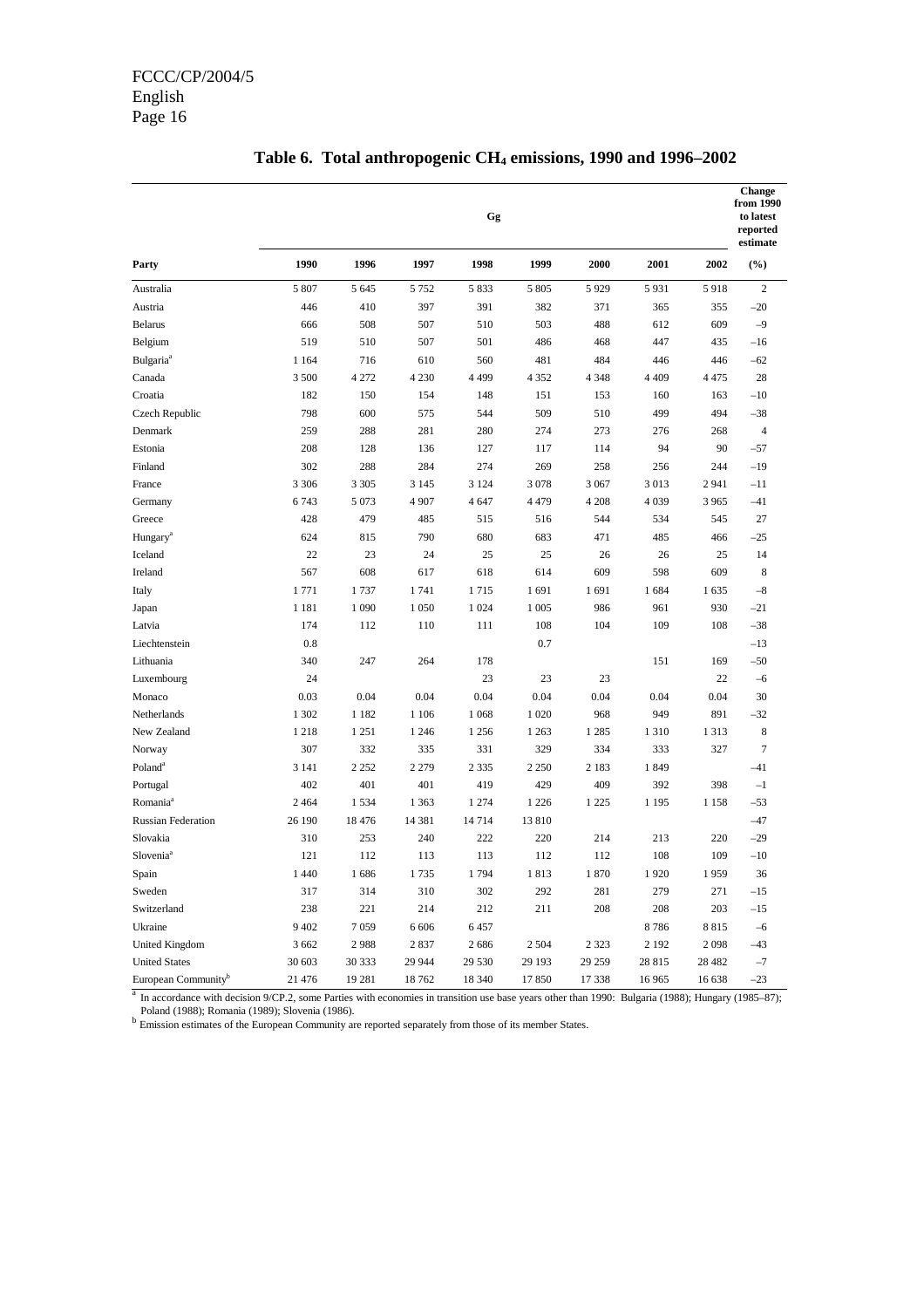|                                 |         |         |         | Gg      |             |         |         |         | Change<br>from 1990<br>to latest<br>reported<br>estimate |
|---------------------------------|---------|---------|---------|---------|-------------|---------|---------|---------|----------------------------------------------------------|
| Party                           | 1990    | 1996    | 1997    | 1998    | 1999        | 2000    | 2001    | 2002    | $(\%)$                                                   |
| Australia                       | 77      | 86      | 91      | 95      | 101         | 108     | 111     | 114     | 48                                                       |
| Austria                         | 19      | 20      | 21      | 20      | 20          | 20      | 19      | 19      | $-4$                                                     |
| <b>Belarus</b>                  | 33      | 18      | 20      | 22      | 19          | 21      | 36      | 19      | $-42$                                                    |
| Belgium                         | 43      | 47      | 45      | 46      | 43          | 42      | 42      | 42      | $-2$                                                     |
| Bulgaria <sup>a</sup>           | 48      | 26      | 25      | 21      | 20          | 22      | 21      | 20      | $-58$                                                    |
| Canada                          | 173     | 203     | 195     | 202     | 179         | 173     | 166     | 171     | $-1$                                                     |
| Croatia                         | 13      | 10      | 11      | 9.9     | 11          | 11      | 10.0    | 9.7     | $-23$                                                    |
| Czech Republic                  | 36      | 30      | 28      | 27      | 26          | 26      | 27      | 26      | $-28$                                                    |
| Denmark                         | 34      | 30      | 30      | 29      | 28          | 28      | 27      | 26      | $-25$                                                    |
| Estonia                         | 3.3     | 1.2     | 1.4     | 1.4     | 1.2         | 1.3     | 1.2     | 1.0     | $-69$                                                    |
| Finland                         | 25      | 24      | 25      | 24      | 24          | 22      | 22      | 22      | $-13$                                                    |
| France                          | 288     | 293     | 294     | 272     | 253         | 246     | 243     | 234     | $-19$                                                    |
| Germany                         | 262     | 242     | 234     | 192     | 180         | 180     | 181     | 180     | $-31$                                                    |
| Greece                          | 46      | 43      | 45      | 45      | 44          | 47      | 45      | 45      | $-1$                                                     |
| Hungary <sup>a</sup>            | 50      | 5.1     | 4.4     | 35      | 36          | 28      | 31      | 34      | $-33$                                                    |
| Iceland                         | 1.1     | 1.1     | 1.1     | 1.1     | 1.2         | 1.1     | 1.1     | 1.0     | $-13$                                                    |
| Ireland                         | 31      | 33      | 34      | 34      | 35          | 35      | 34      | 31      | $\overline{2}$                                           |
| Italy                           | 123     | 127     | 131     | 130     | 133         | 134     | 137     | 136     | 10                                                       |
| Japan                           | 130     | 135     | 136     | 132     | 113         | 122     | 113     | 114     | $-12$                                                    |
| Latvia                          | 10      | 3.6     | 3.7     | 3.6     | 3.3         | 3.4     | 3.8     | 3.7     | $-63$                                                    |
| Liechtenstein                   | 0.02    |         |         |         | 0.024       |         |         |         | 19                                                       |
| Lithuania                       | 13      |         |         | 7.2     |             |         | 12      | 5.8     | $-56$                                                    |
| Luxembourg                      | 0.6     |         |         | 0.3     | 0.3         | 0.3     | 0.3     | 0.3     | $-51$                                                    |
| Monaco                          | 0.005   | 0.009   | 0.01    | 0.01    | 0.01        | 0.01    | 0.01    | 0.01    | 109                                                      |
| Netherlands                     | 53      | 57      | 57      | 57      | 56          | 53      | 51      | 49      | $-7$                                                     |
| New Zealand                     | 33      | 37      | 37      | 38      | 38          | 40      | 41      | 42      | 28                                                       |
| Norway                          | 18      | 17      | 17      | 18      | 18          | 18      | 18      | 19      | 5                                                        |
| Poland <sup>a</sup>             | 70      | 54      | 54      | 52      | 75          | 77      | 77      |         | 10                                                       |
| Portugal                        | 19      | 19      | 19      | 19      | 20          | 19      | 19      | 20      | 5                                                        |
| Romania <sup>a</sup>            | 90      | 28      | 26      | 19      | 21          | 21      | 23      | 20      | $-78$                                                    |
| <b>Russian Federation</b>       | 316     | 132     | 139     | 113     | 113         |         |         |         | $-64$                                                    |
| Slovakia                        | 19      | 14      | 14      | 13      | 12          | 12      | 13      | 12      | $-36$                                                    |
| Slovenia <sup>a</sup>           | 5.8     | 5.0     | 5.0     | 5.0     | 5.2         | 4.9     | 4.9     | 5.0     | $-14$                                                    |
| Spain                           | 85      | 89      | 87      | 89      | 94          | 98      | 94      | 93      | $\overline{9}$                                           |
| Sweden                          | 29      | 29      | 29      | 29      | $\sqrt{28}$ | 27      | 27      | $27\,$  | $^{-8}\,$                                                |
| Switzerland                     | 12      | 12      | $12\,$  | 12      | 12          | 12      | 12      | $11\,$  | $-0.1$                                                   |
| Ukraine                         | 58      | 15      | 16      | 16      |             |         | 52      | 51      | $-13$                                                    |
| <b>United Kingdom</b>           | 219     | 190     | 196     | 187     | 145         | 145     | 137     | 132     | $-40$                                                    |
| <b>United States</b>            | 1 2 6 8 | 1 409   | 1 407   | 1 3 9 4 | 1 3 8 2     | 1 3 7 4 | 1 3 4 6 | 1 3 4 1 | 6                                                        |
| European Community <sup>b</sup> | 1 2 6 6 | 1 2 3 5 | 1 2 3 7 | 1 1 6 3 | 1 0 9 1     | 1083    | 1 0 8 0 | 1 0 5 7 | $-17$                                                    |

## **Table 7. Total anthropogenic N2O emissions, 1990 and 1996–2002**

<sup>a</sup> In accordance with decision 9/CP.2, some Parties with economies in transition use base years other than 1990: Bulgaria (1988); Hungary (1985–87);

Poland (1988); Romania (1989); Slovenia (1986).<br><sup>b</sup> Emission estimates of the European Community are reported separately from those of its member States.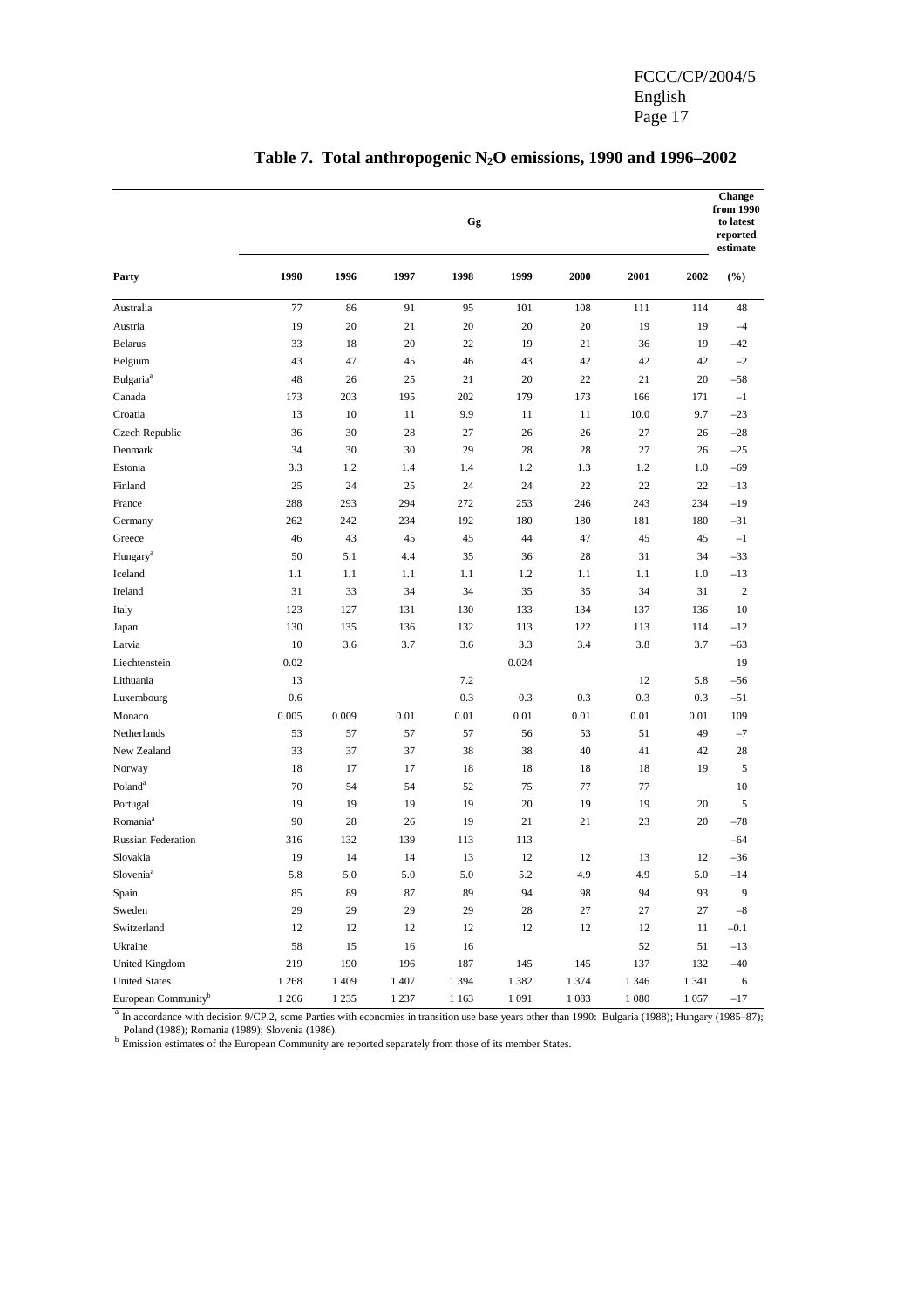|                                 | $Gg CO2$ equivalent |         |         |          |         |         |         |         |                  |  |  |
|---------------------------------|---------------------|---------|---------|----------|---------|---------|---------|---------|------------------|--|--|
| Party                           | 1990                | 1996    | 1997    | 1998     | 1999    | 2000    | 2001    | 2002    | (%)              |  |  |
| Australia <sup>a</sup>          | 5 0 6 5             | 1817    | 1964    | 2712     | 2680    | 3 1 9 0 | 3 9 0 1 | 4 2 5 2 | $-16$            |  |  |
| Austria                         | 1485                | 1886    | 1884    | 1791     | 1626    | 1735    | 1735    | 1735    | 17               |  |  |
| <b>Belarus</b>                  |                     |         |         |          |         |         |         |         |                  |  |  |
| Belgium                         | 3 6 7 1             | 4 7 2 5 | 2 2 9 2 | 1642     | 1 2 6 4 | 1449    | 1541    | 1707    | $-53$            |  |  |
| Bulgaria                        |                     | 46      | 37      | 69       | 44      | 34      | 17      | 23      |                  |  |  |
| Canadab                         | 10 257              | 9 5 2 6 | 8819    | 8 3 2 6  | 7588    | 7579    | 7681    | 8461    | $-18$            |  |  |
| Croatia                         | 939                 | 60      | 91      | 18       | 9.1     | 23      | 49      | 49      | $-95$            |  |  |
| Czech Republic                  |                     | 322     | 626     | 523      | 525     | 890     | 1 2 8 3 | 1 3 2 2 |                  |  |  |
| Denmark                         | 44                  | 392     | 401     | 480      | 581     | 682     | 700     | 716     | 1510             |  |  |
| Estonia                         |                     |         |         |          |         |         |         |         |                  |  |  |
| Finland                         | 94                  | 150     | 244     | 299      | 399     | 576     | 732     | 528     | 459              |  |  |
| France                          | 9 2 8 0             | 6980    | 7953    | 8412     | 9576    | 10 178  | 11 184  | 13 125  | 41               |  |  |
| Germany                         | 10 10 2             | 13 850  | 14 006  | 14 4 9 9 | 12 941  | 11 438  | 12 178  | 12815   | 27               |  |  |
| Greece <sup>c</sup>             | 1 1 9 3             | 3988    | 4 3 5 9 | 4 2 5 7  | 4 2 8 8 | 4 4 2 9 | 3936    | 4 0 8 7 | 243              |  |  |
| Hungary                         | 346                 |         |         | 952      | 829     | 456     | 540     | 598     | 73               |  |  |
| Iceland                         | 425                 | 59      | 125     | 249      | 238     | 165     | 151     | 113     | $-73$            |  |  |
| Ireland                         | 179                 | 262     | 342     | 257      | 411     | 547     | 594     | 531     | 197              |  |  |
| Italy                           | 2 4 9 2             | 1531    | 2 1 9 9 | 3 2 2 7  | 3712    | 4937    | 6 807   | 8 2 8 0 | 232              |  |  |
| Japan                           |                     | 52 593  | 51 512  | 49 218   | 43 807  | 39 29 2 | 33 251  | 28 260  |                  |  |  |
| Latvia <sup>d</sup>             |                     | 0.008   | 0.012   | 0.014    | 0.017   | 0.021   | 0.024   | 0.028   |                  |  |  |
| Liechtenstein                   |                     |         |         |          |         |         |         |         |                  |  |  |
| Lithuania                       | 35                  |         |         | 14       |         |         | 14      | 35      | $\boldsymbol{0}$ |  |  |
| Luxembourg <sup>e</sup>         |                     |         |         | 47       |         | 47      | 0.03    | 47      |                  |  |  |
| Monaco                          |                     |         |         |          |         |         | 0.7     | 0.2     |                  |  |  |
| Netherlands                     | 7066                | 10 002  | 10816   | 11 427   | 6710    | 5 7 9 2 | 3 3 4 5 | 3 1 1 6 | $-56$            |  |  |
| New Zealand                     | 528                 | 419     | 296     | 372      | 282     | 244     | 325     | 484     | $-8$             |  |  |
| Norway                          | 5 4 8 0             | 2 0 3 6 | 2013    | 2094     | 2 1 4 3 | 2 0 2 2 | 2 100   | 1707    | $-69$            |  |  |
| Poland                          |                     | 843     | 1 0 24  | 1 0 4 0  | 1 3 4 9 | 1627    | 2 1 8 1 |         |                  |  |  |
| Portugal <sup>f</sup>           |                     | 5.0     | 5.9     | 11       | 18      | 30      | 43      | 56      |                  |  |  |
| Romania <sup>g</sup>            | 785                 | 398     | 453     | 489      | 477     | 503     | 508     | 525     | $-33$            |  |  |
| <b>Russian Federation</b>       | 40 000              | 36 000  | 40 000  | 41 000   | 42 000  |         |         |         | 5                |  |  |
| Slovakia                        | 272                 | 91      | 114     | 80       | 93      | 103     | 108     | 130     | $-52$            |  |  |
| Sloveniah                       | 283                 | 291     | 253     | 204      | 161     | 171     | 182     | 207     | $-27$            |  |  |
| Spain                           | 3 2 8 7             | 6 0 5 7 | 7032    | 6 6 9 9  | 8 0 4 5 | 8787    | 5 7 2 9 | 4 3 9 2 | 34               |  |  |
| Sweden                          | 527                 | 639     | 750     | 701      | 772     | 721     | 740     | 780     | 48               |  |  |
| Switzerland                     | 279                 | 281     | 398     | 459      | 507     | 629     | 677     | 692     | 149              |  |  |
| Ukraine                         |                     |         |         |          |         |         | 1.5     | 1.6     |                  |  |  |
| United Kingdom                  | 13851               | 18 5 35 | 20 907  | 19 021   | 12748   | 11 475  | 11 623  | 12 39 6 | $-11$            |  |  |
| <b>United States</b>            | 90 942              | 114 861 | 121 660 | 135 699  | 134 807 | 139 082 | 129 720 | 138 231 | 52               |  |  |
| European Community <sup>i</sup> | 53 318              | 69 047  | 73 236  | 72 768   | 63 138  | 62 823  | 60 934  | 64 310  | 21               |  |  |

### **Table 8. Total aggregate anthropogenic emissions of hydrofluorocarbons (HFCs), perfluorocarbons (PFCs) and sulphur hexafluoride (SF<sub>6</sub>), 1990 and 1996–2002**

 $a$  1990 to 1994 emissions of HFCs and PFCs, 1996 to 2000 HFCs, PFCs and SF $_6$ .

 $b$  1990 to 1991 emissions of PFCs only, 1995 to 2002 HFCs only.

c Emissions of HFCs and PFCs only.

d Emissions of  $SF_6$  only.<br>
e Emissions of HFCs and  $SF_6$ , except 2001 (HFCs only).

 $^{f}$  Emissions of HFCs and SF<sub>6</sub>, except 1995 (SF<sub>6</sub> only).  $^{g}$  Emissions of PFCs only.

h 1990 to 1994 emissions of HFCs and  $SF_6$ , 1996 to 2000 HFCs, PFCs and  $SF_6$ .

<sup>i</sup> Emission estimates of the European Community are reported separately from those of its member States.